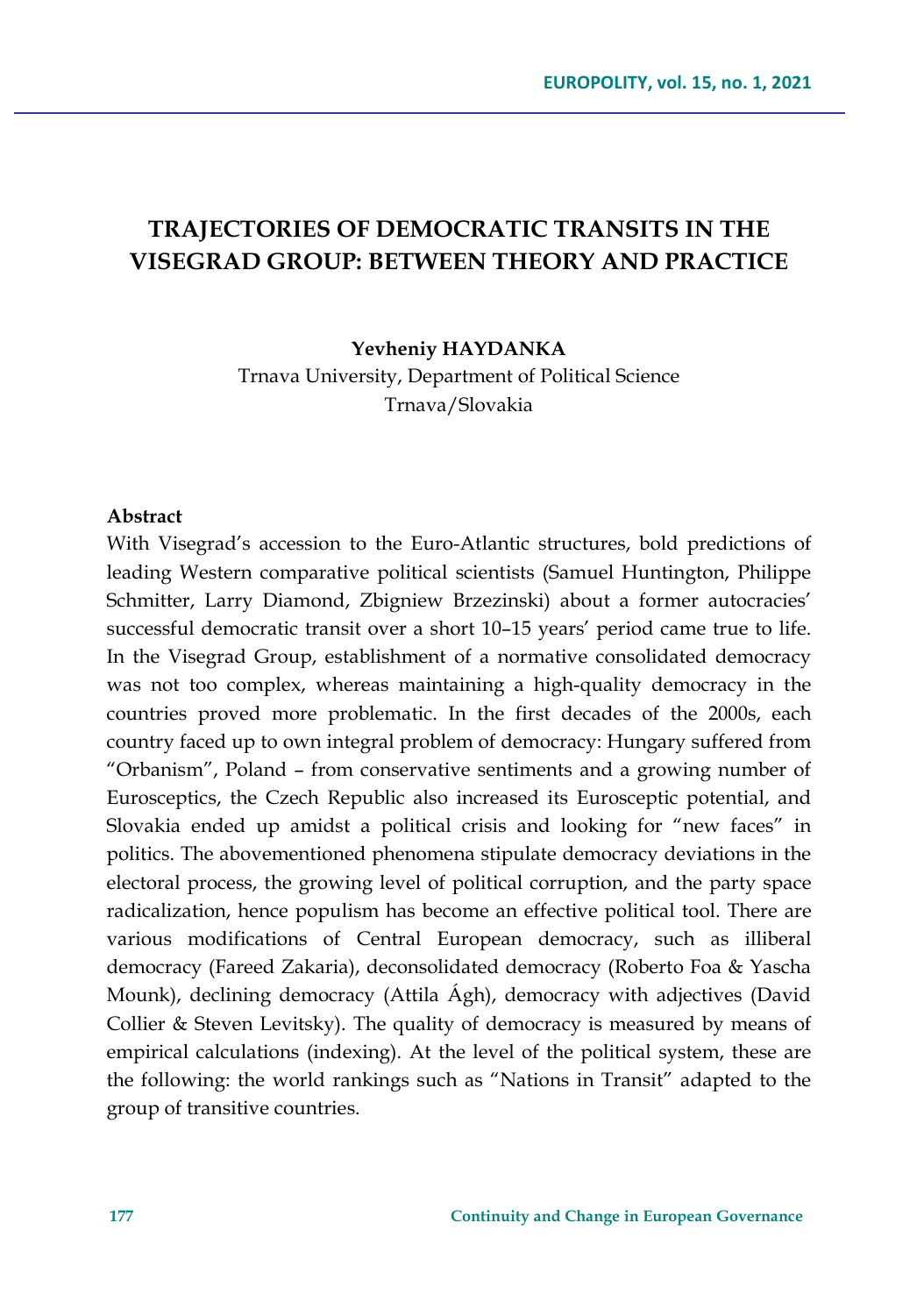#### **Keywords**

Central European model of democracy; crisis of democracy; deconsolidated democracies; illiberalism; quality of democratic regime; transitology.

## **1. INTRODUCTION**

Following decades of transformation, the Visegrad Four (V4) countries have faced up against new democratic challenges. On the one hand, too little time has elapsed to argue that the successful Euro-Atlantic integration, having come to an end in 2004, was more of the Western world's initiative than an outcome of effective institutional reforms in the countries. On the other hand, upon the first decade of European Union membership, several V4 countries recorded certain deviations in the democratic development, which often contradicts the EU political standards.

The classical model of democratic transit proved efficient for the Czech, Hungarian, Polish and Slovak scenarios of the transition from post-communism to the "new democracy". The democratic transit model by Samuel Huntington (1991), Philipp Schmitter (1994), and other transitologists presupposes three main stages: conventional liberalization, democratization, and, finally, consolidation of democracy. During the 1980s – early 2004, all V4 countries, except for Slovakia<sup>[1](#page-1-0)</sup>, were gradually transitioning from one stage to another. Paradoxically, the countries began to experience problems with democracy only after joining the European Union. Hence Euroscepticism has become an effective tool for conservative governments in Central Europe. As evidenced by the low level of electoral popularity of elections to the European Parliament, the Central

<span id="page-1-0"></span><sup>1</sup> During the 1990s, Slovakia slightly slowed down democratic reforms. One of the reasons is the conservative governments of Vladimir Meciar and a high level of political populism, having distanced the country from institutional rapprochement with NATO and the European Union. According to Slovak political scientists, most problems with democracy continue in today's Slovakia, for instance, the growing polarization of the party system and rising political populism (Martinkovič 2021).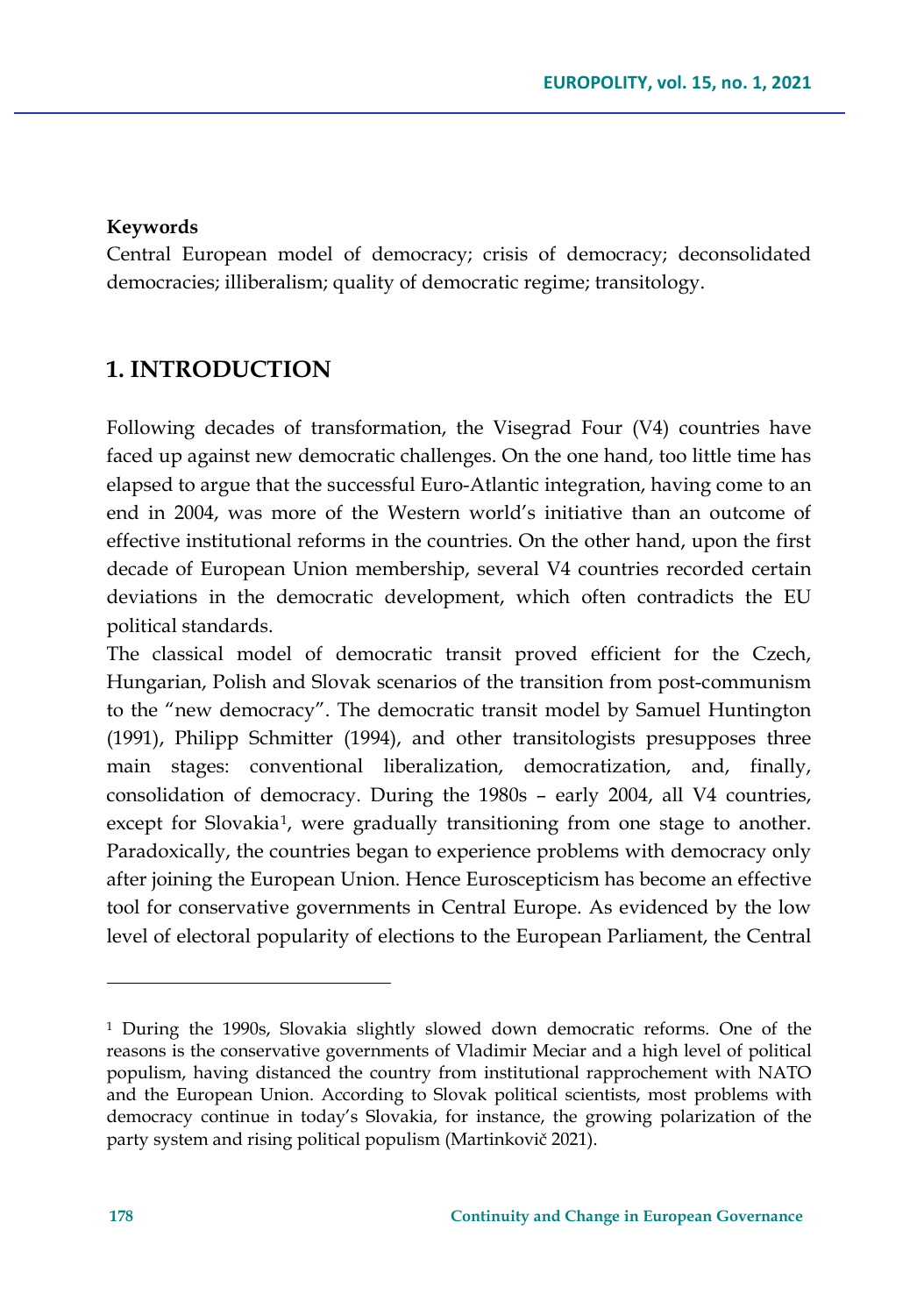European voter is reluctant to get involved in European politics. This, in turn, increases the political influence of conservatives and populists, who are ideologically Eurosceptic. Under the declarative protection of traditional values, Eurosceptic populists frequently condemn the debatable gender policy, the complexity of the European Union's migration policy (often Islamophobia (Kalmar 2018)), the change of geopolitical orientations in the Eastern European direction, and so on. This state of affairs stipulated numerous discussions, questioning the efficiency of transitology (Carothers 2002) or reconsidering its seminal issues (Diamond, Fukuyama, Horowitz& Plattner 2014). After all, the dilemma of the future of democracy is inherent not only in Central European countries. The undemocratic turn and the populism era have occurred globally, for instance, "Trumpism" in America (Morris 2019) or "Orbanism" in Hungary (Toth 2020). Simultaneously, a view that Central European former postcommunist countries are seen as traditional democracies reiterates the significance of studying the trajectories of Central Europe's democratic transit. Having joined the European Union, the V4 countries were classified as operating democracies that are slightly lagging behind the liberal democracies of Western Europe (Lane 2007). Unquestionably, this institutional imbalance had to change after the V4 countries became "accustomed" to EU requirements and made a full-fledged shift to the European Union standards. However, the decade in the European Union has contributed to the process of strengthening democracy yet steadied the level of Euroscepticism in society against the background of growing conservatism and populism in Central European governments. Thus, clarification of this democratic paradox in Central Europe and the transformation of the political elites' behaviour in the European Union are among the priority tasks of modern comparative political science (Sus & Hadeed 2021).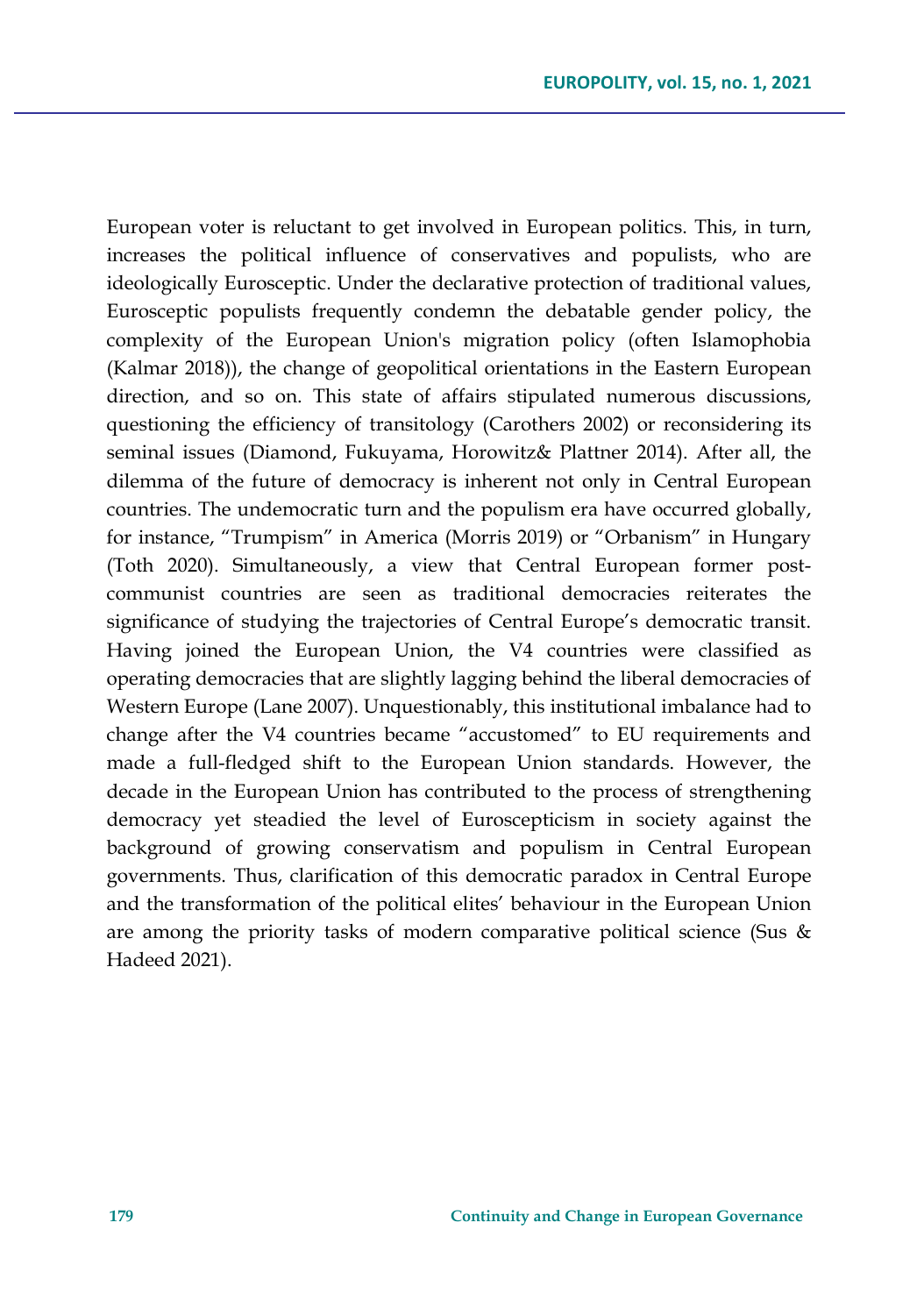## **2. METHODOLOGICAL FRAMEWORK**

We will attempt to analyze the inconsistencies of the V4 countries' democratic transit. Not disputing the overall democratic progress throughout the 1990s and prior to the European Union accession, the timeframe we will consider embraces 15 years after the V4 countries joined the EU (2005–2020). It is during these years that peculiarities of Central European countries' democratic development are worth investigating. In fact, we are analyzing a period of "democracy postconsolidation", which, after the Visegrad Four accession to the EU, put to test democratic institutions' stability as well as democratic political regime "quality". Apart from the existing concepts, it is worth taking into account the current political situation in these countries, especially the management style of conservative and populist governments. The correlation between the conservative governments and growing Euroscepticism inevitably lead to democratic deviations.

A novel methodological approach in political science serves as a theoretical background for exploring the democratic transit trajectory. The abovementioned approach attempts to determine the problematic aspects of the democratic regimes' progress in the former post-communist countries. These are the concepts of illiberal democracy (Fareed Zakaria), deconsolidated democracy (Roberto Foa & Yascha Mounk), declining democracy (Attila Ágh), democracy with adjectives (David Collier & Steven Levitsky). Each of these theories emphasizes the democratic decline in the V4 countries, proving that these countries are reverting to a "state of transit".

The empirical basis for either confirming or refuting the V4 countries' democratization is the "Nations in Transit" monitoring of democratic transformations by Freedom House. This monitoring focuses on the transitive regions of the world (post-socialist and post-Soviet space of Eurasia). Transformation processes are looked into through prism of the seven institutional characteristics: 1) National Democratic Governance, 2) Electoral Process, 3) Civil Society, 4) Independent Media, 5) Local Democratic Governance, 6) Judicial Framework and Independence, and 7) Corruption. Each country under survey is assessed by each characteristic (indicator) and is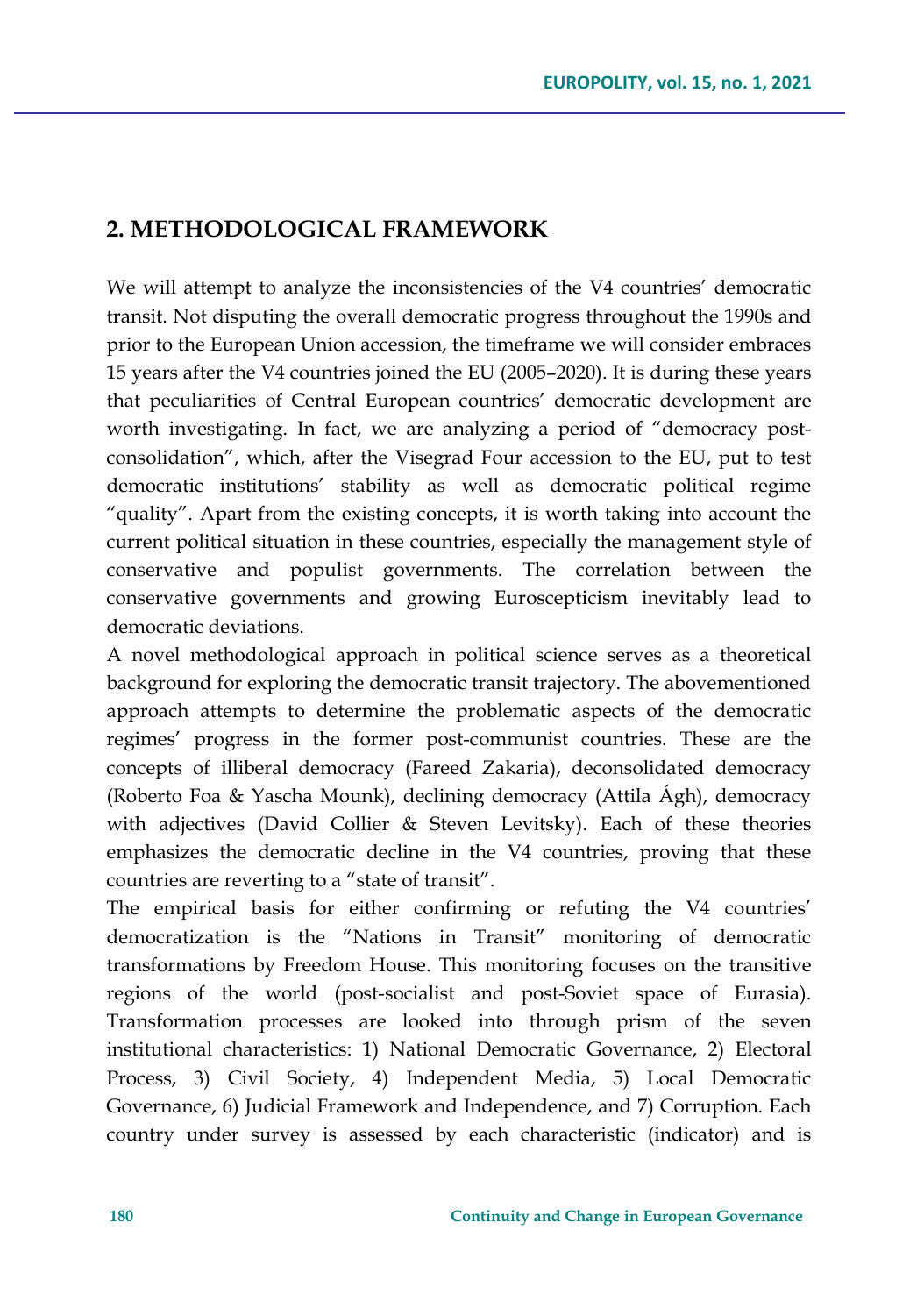ultimately classified according to a specific type of political regime, of which there are five: 1) Consolidated Democracies, 2) Semi-Consolidated Democracies, 3) Transitional or Hybrid Regimes, 4) Semi-Consolidated Authoritarian Regimes, and 5) Consolidated Authoritarian Regimes (Nations in Transit 2020). The highest democratic score of a transit country is the status of a consolidated democracy regime, the lowest – the regime with consolidated authoritarianism, respectively. A great advantage of Nations in Transit monitoring is that their analysis methodology constantly updates and improves. In 2019, the methodology drastically changed due to the shift from a quantitative to qualitative analysis. As a result, each country does not receive points for democracy/authoritarianism. Alternatively, the percentage segment of the country's democratization is measured. Therefore, the maximum of the country's democratization is 100%, whereas the minimum is 0%. According to the Nations in Transit methodology, we determine and compare the democratic development indicators in the Czech Republic, Hungary, Poland and Slovakia during 2005–2020.

Under the research problematics, we have formed the following hypotheses.

**Hypothesis 1.** *The period of "post-adaptation" of the Visegrad 4 countries in the European Union testified to the general decline of their democratization*.

By "post-adaptation", we mean the period after five years of EU membership. In other words, this is the time when the legal and political adaptation of postsocialist countries to EU standards has completed but the likelihood of the first disappointment with the EU realities in society is high. Each Visegrad country has undoubtedly followed its own dynamics of democratic fluctuations. However, we can outline two variants of democratic regression: 1) "creeping regression", obviously caused by the alignment of the political forces, such as the populists and conservatives (Slovakia, the Czech Republic, and Poland), and 2) "rapid regression" that may result from power authoritarianisation processes and systemic violations of democratic procedures (decreasing competition in the political system through pressure on the opposition (Hungary)). Moreover, it is important to understand that, given the "rise" of conservatives and populists in Central European countries, the "Visegrad democracy model" has potential.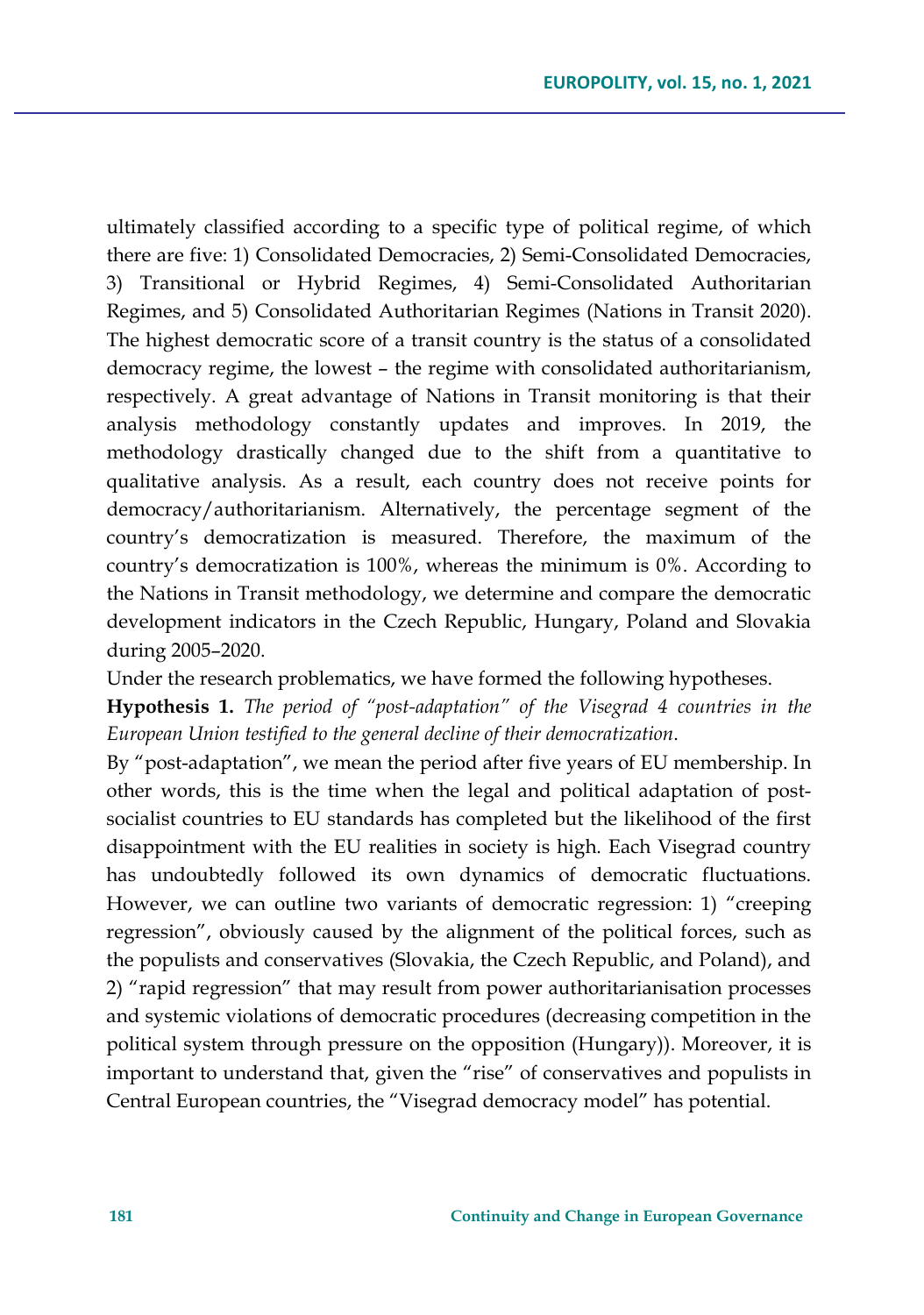**Hypothesis 2.** *Due to the policy of "orbanism", since 2020, Hungary no longer belongs to the countries with an institutional democratic regime.*

After the 2010 parliamentary elections in Hungary, Viktor Orbán gradually established his own management model, based on the strengthening of the executive branch, the dominance of one political force, and right-wing populism. In brief, this management can be defined as "orbanism" (Toth 2020). Of course, with the strengthening of Orbán's position as Prime Minister, and the diminishing political competition, democratic principles are beginning to play a lesser role in the Hungarian reality. The question arises, how long will the current Hungarian government be able to balance between the EU status and flirting with an authoritarian leader?

**Hypothesis 3.** *A high level of Euroscepticism in society has little effect on the level of democratic regression of the Visegrad 4 countries.*

The concept of Euroscepticism is a broad category that can manifest itself in different ways and at different stages of democratic transit. For instance, in a post-socialist society, Euroscepticism can be equated with a democratic reforms' rejection and a weak trust in the prospects of a democratic regime (Haerpfer 2001). Also, there are two known models of party Eurosceptics: hard and soft Eurosceptics (Rovny 2004). To measure the level of Euroscepticism, we used Eurobarometer data, which we believe are a universal sociological tool for measuring public opinion in the European Union. Simultaneously, we focused on determining the number of Euro-optimists (citizens who trust the European Union) and Eurosceptics (citizens who do not trust the European Union).

# **3.ILLIBERALISM, DECONSOLIDATION OR ANTI-DEMOCRATIC REVERSE?**

Despite thriving democracy in the conditions of postcolonialism and the collapse of socialist political network, numerous countries illustrate ambiguous dynamics of political regimes. Zakaria observes an alarming trend that has transformed into a new format of democratic governance, i.e. "illiberal democracy". It presupposes that political elites, elected according to democratic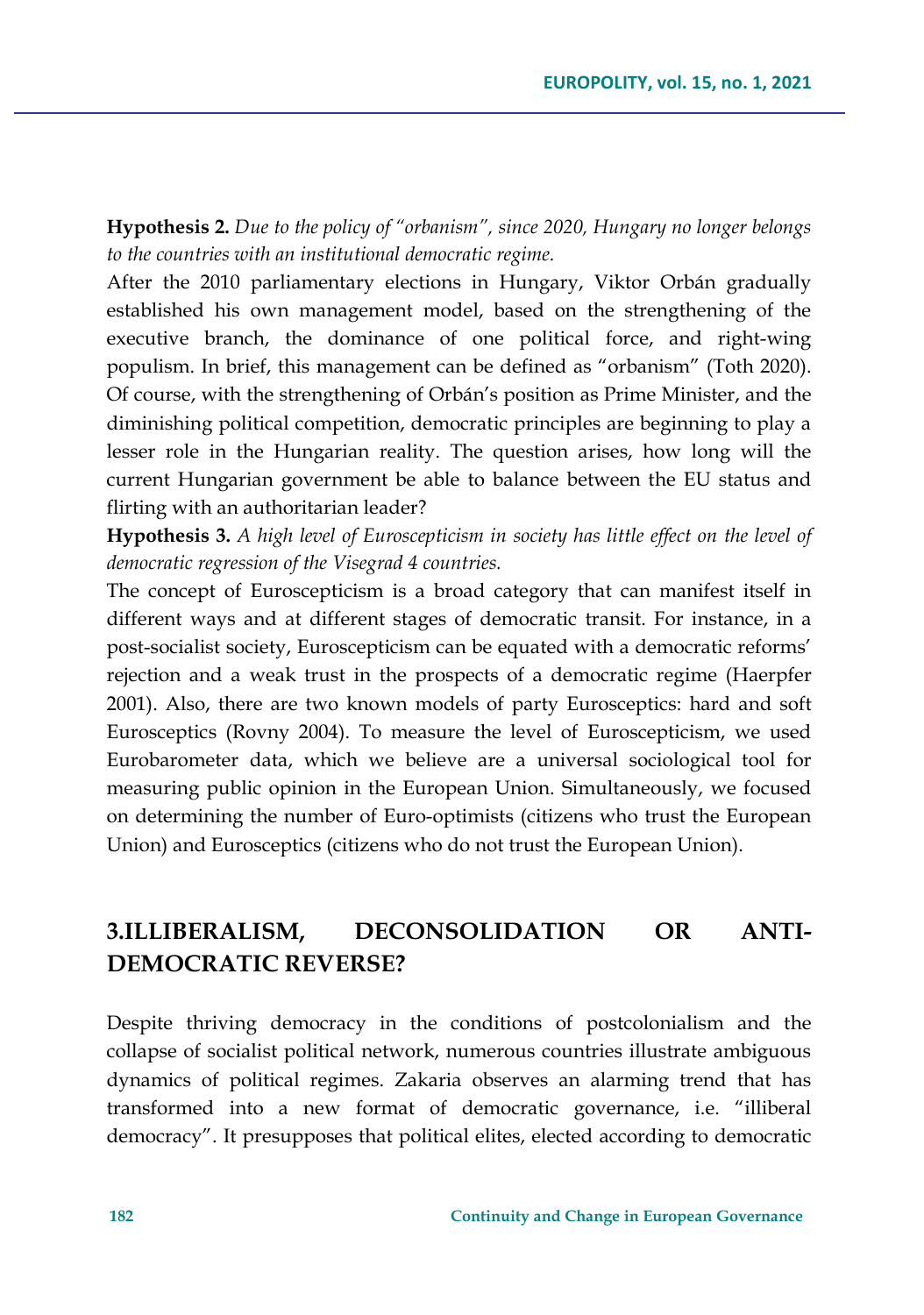procedures (elections and referendums), do not comply with the rules of constitutional liberalism (broad guarantee of citizens' rights and freedoms, parliamentary traditions, etc.). At first glance, illiberal democracies retain a high level of regime legitimacy, as political elites form under democratic law and following electoral procedures. The threat to democratic values stems from a low quality of governing democracy, fairly discrediting democratic governments (Zakaria 1997, 42). Illiberal democracies frequently fail to pursue the task of securing a range of civil liberties, resorting to populism. Political populism has always polarised society into moderate citizens and radicals, anxious for instant and drastic change. In such an environment, long-standing conflicts may escalate, whereas new disputes may emerge on political, religious or ethnic grounds. Amongst the Central European countries, where illiberal democracy installed in the mid-1990s, Zakaria singles out only Slovakia (Zakaria 1997; 41). The scholar's logic absolutely corresponds to the political processes that occurred in the country in the conditions of "Meciarism" (Leška 2013, 78). Unlike the rest of its V4 partners, Slovakia, along with the need to implement effective economic reforms, had to cope with the legacy of post-socialism, successfully exploited by the party leadership of the "Movement for Democratic Slovakia". The demand to re-rotate Slovak political elites increased in the 1990s in response to diminishing euphoria with independence from Czechoslovak federalism, the chaotic behaviour of the economy, and de facto distancing from the Euro-Atlantic structures.

At the turn of the 20th and 21st centuries, transformational developments in the Central European region expectedly led to the establishment of consolidated democracy regimes. Consolidation of democracy has steadied the party system, setting "universal rules for the game of democracy"[1](#page-6-0). Most importantly, in the early 2000s, democratic regimes operated as a sustainable governance mechanism with a high level of legitimacy. In fact, the democracy consolidation set democratic rules at the level of society. The higher the citizens' observance of

<span id="page-6-0"></span><sup>1</sup>The concept of "democracy consolidation" by Juan Linz and Alfred Stepan likewise, established the rule of "only game in town" (Linz &Stepan 1996).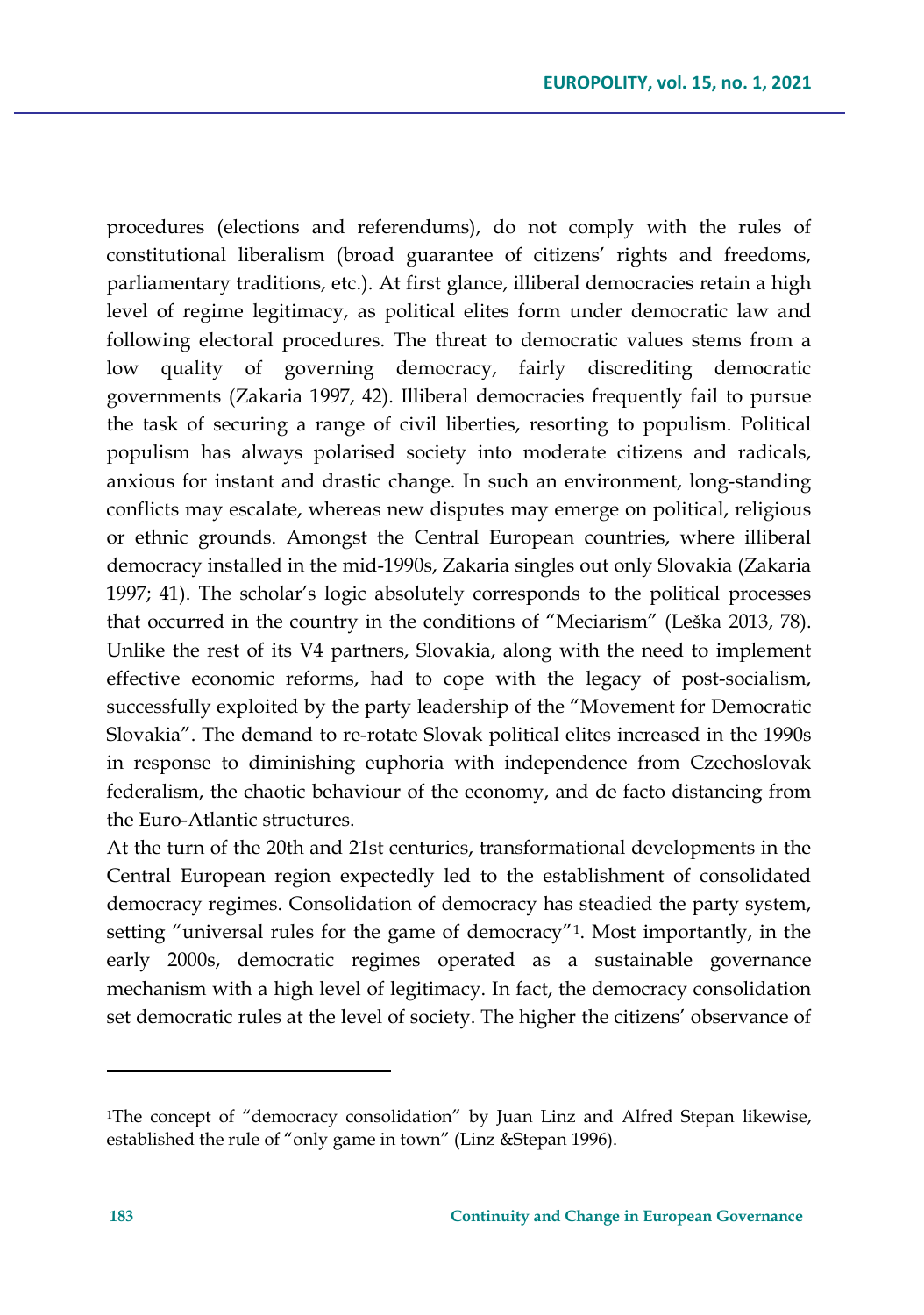democratic rules, the steadier the regime. Moreover, the accession of postcommunist countries to the European Union was considered the de facto end of the democracy consolidation period (Tomini 2014). However, institutional consolidation of democracy completed, democratic governments faced the problem of a gradual legitimacy loss. In the face of continuing political crises around corruption scandals, anti-immigrant and populist rhetoric and rising levels of Euroscepticism, voters began advocating radical political forces and populist politicians. Unfortunately, the overwhelming majority of liberal or social democratic governments that facilitated the accession of the V4 countries to the European Union were replaced by conservative and populist governments. The stability of "pro-European" governments has been undermined by the adaptation period of the European Union and the growing popularity of radical rights. In recent decades, the former anti-systemic forces have by and large permeated the national parliaments of recent convocations: "People's Party – Our Slovakia" in Slovakia, "Freedom and Direct Democracy" in the Czech Republic, "Jobbik" in Hungary, and "Confederation Liberty and Independence" in Poland. In addition, one should keep in mind that the ruling parties pursued a conservative policy for the sake of preserving the "national identity" of Slovaks (SMER-SD), Czechs (ANO-2011), Hungarians (FIDEZ), and Poles ("Law and Justice"). As Roberto Foa and Yascha Mounk argue, the democracy deconsolidation as a domestic political process is not yet capable of undermining the foundations of democratic governance but already is quite curbed in guaranteeing civil liberties and political rights (Foa &Mounk 2017; 10). Therefore, it will help decrease political competition. Another side of the democracy deconsolidation is the violation of democratic governance procedures and constitutional reform at the behest of the dominant forces' political interests. Roberto Foa and Yascha Mounk single out two representative cases amongst the countries of Central Europe. The first case relates to the Hungarian constitutional reform initiated by FIDEZ in 2011 (Foa & Mounk 2017, 8). According to the Venice Commission, the unilateral adoption of the Constitution in Hungary resulted in an imbalance of checks and balances, the introduction of mechanisms of state control over the electoral process, and a strict state policy in the field of media (European Commission for Democracy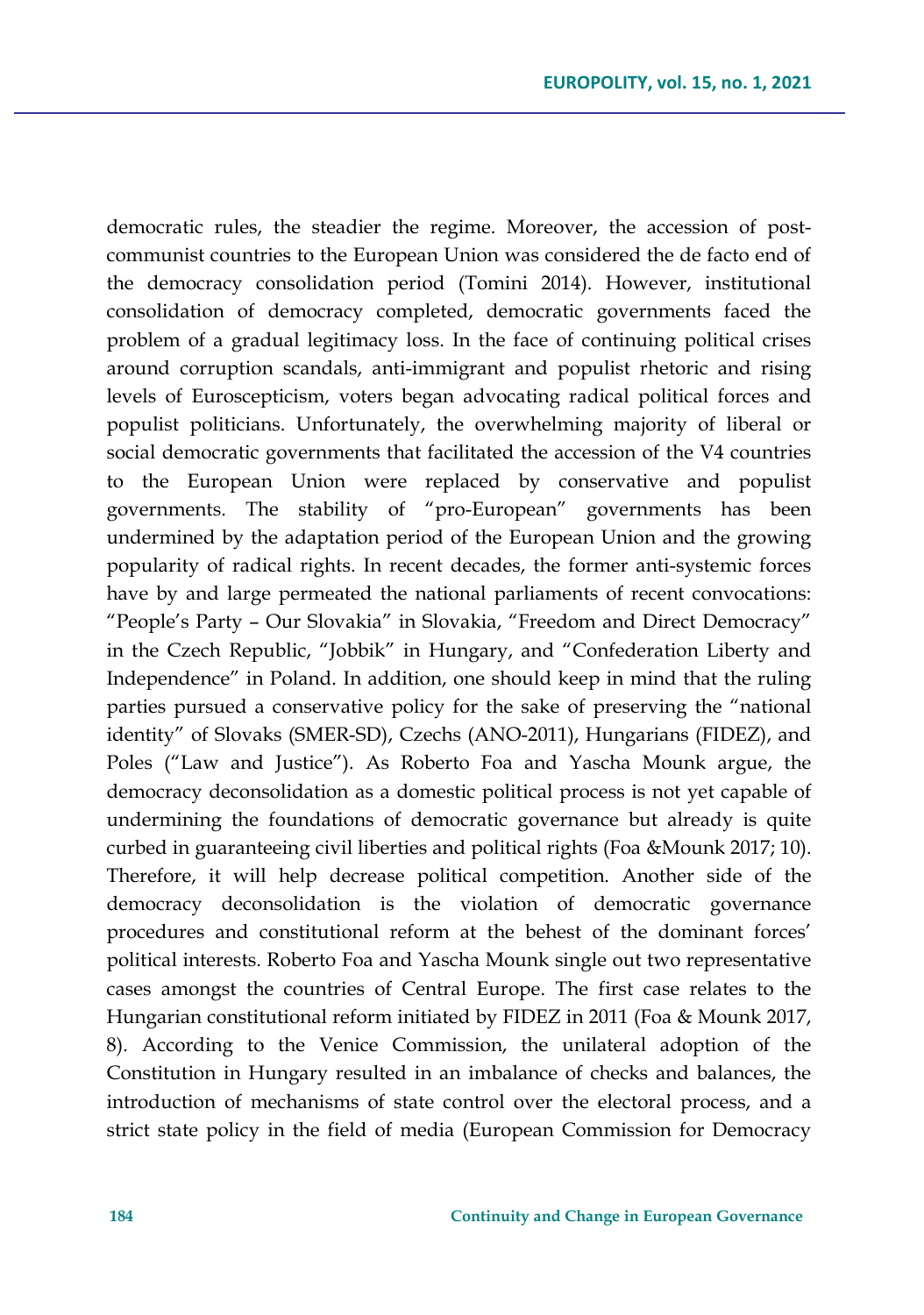through Law 2011). The second case is the rebate of the independence of the Constitutional Tribunal and the introduction of state control over the media space in Poland in 2015, initiated by the ruling "Law and Justice". Under the Venice Commission, this act significantly threatens the independence of the judiciary branch as well as the foundations of civil society (European Commission for Democracy through Law 2016).

Crucial in understanding the nature of deconsolidated democracy is its latency and the enormous potential for the destruction of traditional democratic mechanisms. Deconsolidation emerges in a successful democratic regime. All the V4 countries successfully joined the European Community in 2004, exhibiting the efficiency of democratic governments. The current government crises<sup>[1](#page-8-0)</sup> were not a result of systemic errors in the democratic organization of countries, but rather situational consequences of the post-socialist reforms' lapses. Simultaneously, after a decade of adjustment to the European conditions, anti-systemic and populist parties, that polarize society into liberal values supporters and hard Eurosceptics, are gaining momentum in Central European countries. Notably, in the party systems of post-socialist countries, Euroscepticism has always been a strong political argument. The political group of Eurosceptics traditionally falls into the political forces with their own vision of the European Union and their place in it (Soft Euroscepticism), and political forces that, during the 1990s, declared non-membership in the European Union, and at present advocate the departure from it (Hard Euroscepticism) (Szczerbiak & Taggart 2000). To maintain democratic traditions, it is important for the

<span id="page-8-0"></span><sup>1</sup>For post-socialist countries, anti-corruption scandals have become the most spread cause of government crises. We have to mention a long-term government crisis in Hungary in 2006–2009, caused by Prime Minister Ferenc Gyurcsány's "confession of lying to voters". The political crisis in Slovakia is related to the "Gorilla scandal" in 2011 (let alone the fateful political battles of the late 1990s in the format of "Meciarism – anti-Meciarism" (Leška 2013; 78)). Several corruption scandals also occurred in the Czech Republic over the personality of Prime Minister Stanislav Gross (2005) and people close to the Government, such as Petr Nečas (2013). Poland also finds itself amidst corruption scandals, such as the one around Vice-Prime Minister Jarosław Kaczyński in 2007, or the wiretapping of government officials by Donald Tusk in 2014.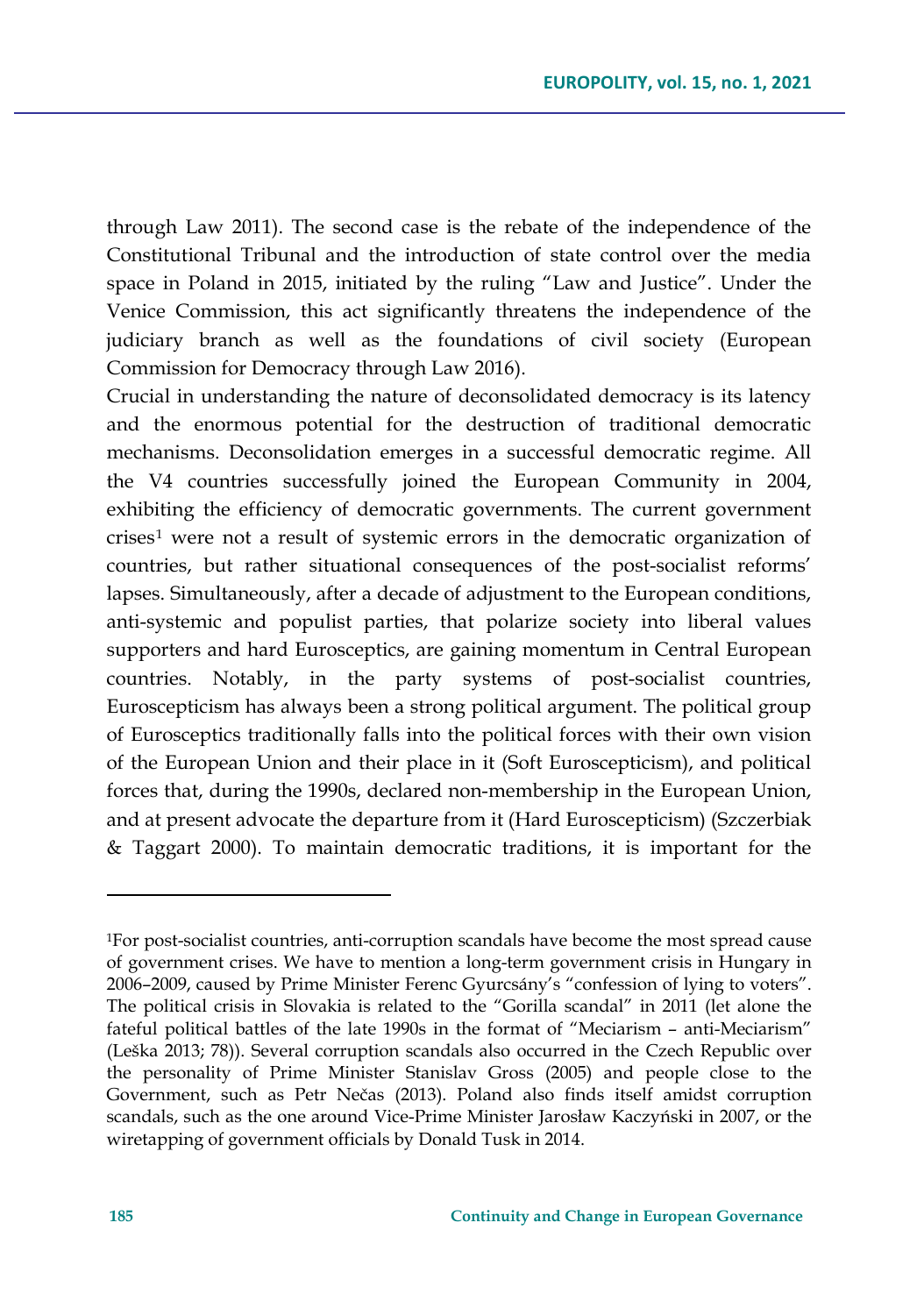moderate society beyond the political poles not to elect right-wing radicals. In such a case, deconsolidation as a process of mild decay of democratic governance may as well become an immediate threat to the very idea of democracy. Not only had the 2004 accession of Poland, Hungary, the Czech Republic, and Slovakia to Euro-Atlantic structures confirmed the European Community's acknowledgement that the recent autocracies managed to achieve consolidated democracy, but also led to a new phase of transformation in Central Europe. The V4 countries had to pass a test on the consolidated democracy regime stability in dynamics. Attila Agh believes that the initial decade of EU membership is the best catalyst for understanding the quality of democracy in Central European countries, given the noticeable descending trends in recent years (Ágh 2014). As the scholar claims, after joining the European Union, two consolidated democracy determinants form in the V4 countries: 1) economic modernization leads to fragmentation of the regions exhibiting economic growth and focus on economic cooperation with Western Europe (mostly western regions), whereas another group of regions persists in economic stagnation or depression (mostly separated from the European Union eastern regions $]1$  $]1$ ; 2) continuous democracy consolidation resulted not only in the political system stabilization but in amplifying disintegration processes in the former transitional societies (Ágh 2014).

Making inferences from the Western critical political science, Attila Agh outlines three issues of post-socialist countries democratization that may account for the "quality" of new democratic regimes. The first predicament of democracy is the disparity at the national and regional levels of democratization in a transitive country. This political phenomenon existed in post-socialist countries in the

<span id="page-9-0"></span><sup>1</sup>For instance, in Slovakia in the post-socialist period, there was a polarization between a group of western regions (Bratislava, Trnava and Nitra regions) that showed more sustainable economic development and were electorally supportive of European-positive political forces, such as the Slovak Democratic Coalition or OĽANO. On the contrary, a group of eastern regions (Presov and Kosice regions) were transforming slowly, demonstrating a high unemployment rate and the lowest incomes across the country. Slovaks in the east have always focused on social democracy with signs of populism, such as the Movement for a Democratic Slovakia or SMER-SD.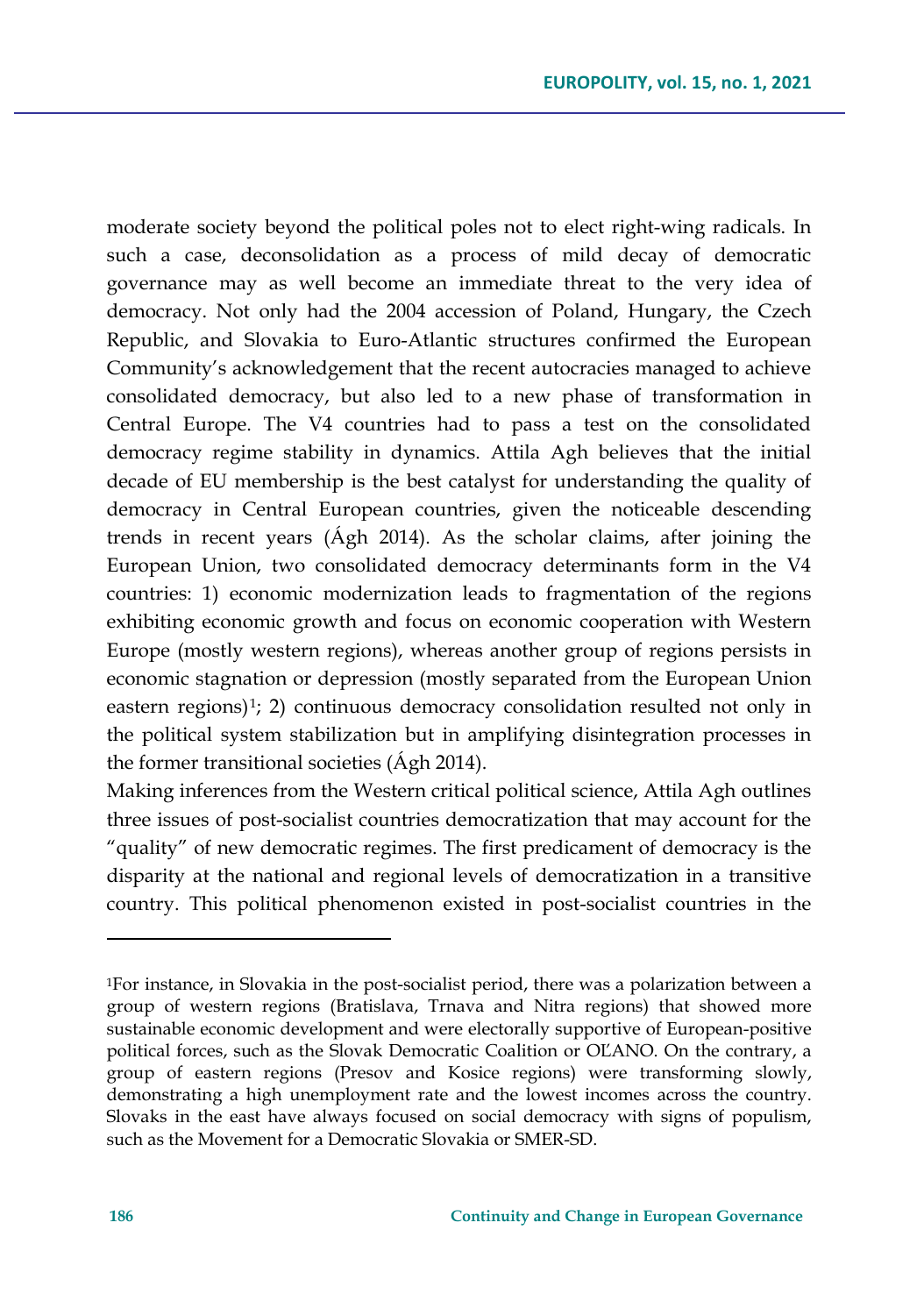1990s and resulted in the emergence of two conventional groups of countries: 1) countries with no resistance to democratization in the regions. Respectively, their societies managed to reach a compromise on the democratic future; 2) countries that rejected democratic change at the regional level, thus eventually contributing to the emergence of hybrid regimes (Ágh 2014, 12). The second dilemma of democracy in post-socialist countries is the non-synchronous course of democratic transformations. For example, political and economic transformations proved successful in the 1990s, yet new democracy should not be referred to consolidated democracies since society was not unanimous about the very issue. In the 2000s, the countries were further building up their democratic potential[1](#page-10-0), while the level of society's integration around the country's democratic future had hardly changed, if not worsened. This circumstance predetermined anti-democratic sentiments along with scepticism about the democratic prospects (Ágh 2014, 13). Thus, the declining support for democracy in post-socialist societies, trending in the 2020s, stems from the nature of post-socialist democratic transit. Eventually, the ultimate dilemma of democracy is the global crisis of the ideal democratic governance due to several reasons. For instance, the great 2008 financial crisis was a test for both the European Union and for each country in particular (Ágh 2014, 13).

Notably, the issue of post-socialist transit has been unfolding since the countries' last decade of EU membership and onwards, when post-socialist regimes began to transform. The most remarkable inconsistency in the democratic transit trajectory is that the democracy level in societies of the V4 countries lags markedly from the pace of their political and economic democratization. Having successfully implemented institutional democratization and de-facto completing democratic transit, the governments of the V4 countries failed to ensure a sufficient democratization level for society. Some Polish, Hungarian, Czech, and Slovak citizens (mostly from underdeveloped and economically depressed regions) did not withstand the pace of democratization and strong competition

<span id="page-10-0"></span><sup>1</sup>This was confirmed by the biggest enlargement of the European Union in 2004 when eight former socialist autocracies became new member states, i.e. the V4 countries, the Baltic group, and Slovenia.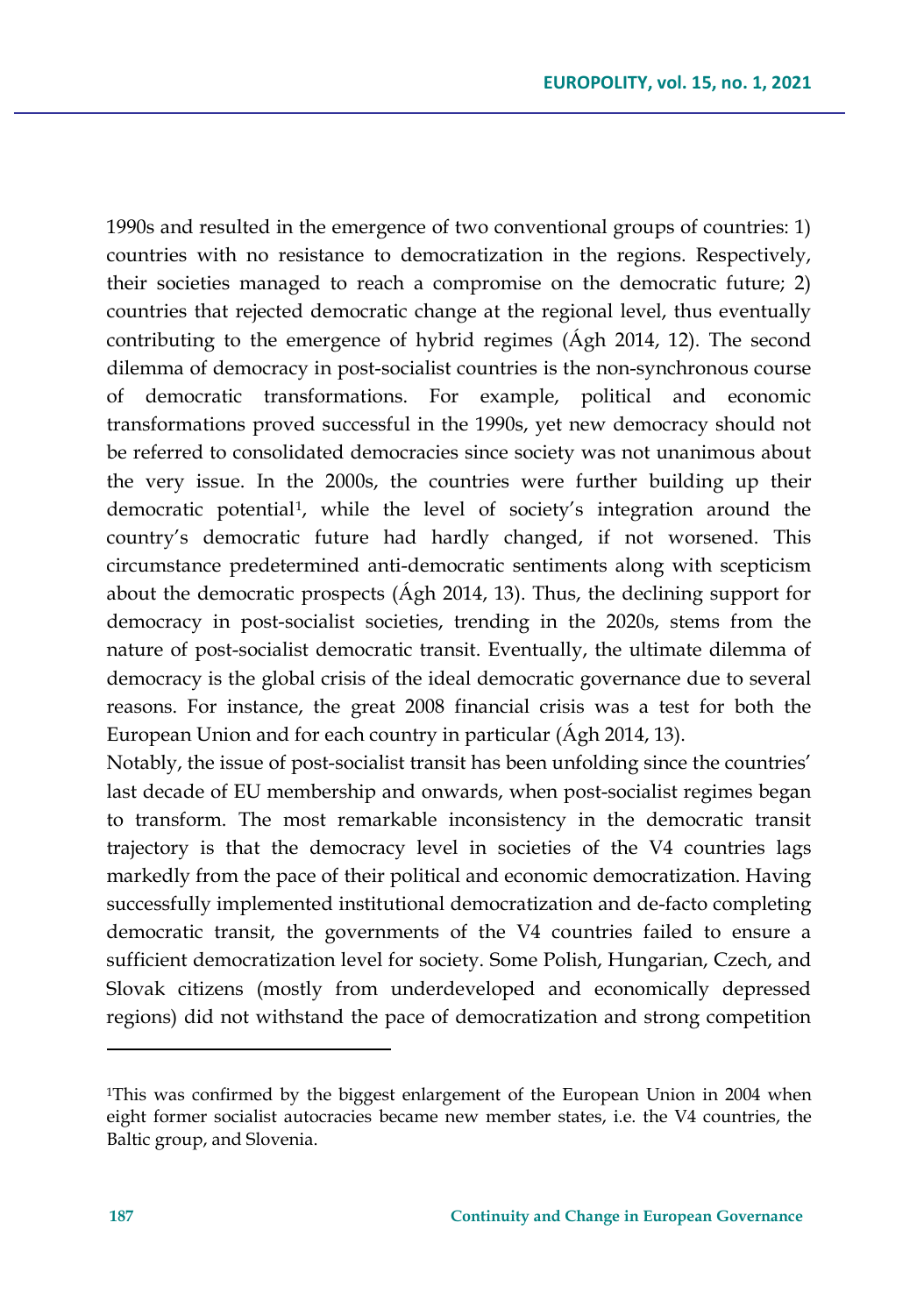in the European Union. In the 1990s, many such citizens had inflated expectations of the country's accession to the European Union, expecting immediate financial preferences. A continuous loss of a social position and slipping beyond the middle class compelled Eurosceptic citizens to seek alternative ways of developing the country. After joining the European Union, the situation aggravated deepening Eurosceptic sentiment, as the radical 1990 Eurosceptics (often adherents of the socialist past) effectively merged in the electoral field with new Eurosceptics, frustrated with the EU's immediate lack of membership. As a result, democratic governments began to fall short of legitimacy, while right-wing radicals and populists have been gaining electoral support. Since the second decade of the 2000s, populists have become active members of the V4 government coalitions or participated in influential opposition parliamentary groups: Kukiz'15 (2015), Confederation Liberty and Independence (2019) in Poland; in Hungary, since the 2010 parliamentary elections, it has traditionally been Jobbik; in the Czech Republic these are political projects by Tomio Okamura (2013, 2017); in Slovakia – "Ordinary People and Independent Personalities" (2012, 2016, 2020), Marian Kotleba's party (2016, 2020), "We Are Family" (2016, 2020). Concurrently, the declining democratization level does not presuppose either the fall of democratic governance foundations or the Central European governments' reconsideration of the all-European path of development. Undoubtedly, democracy deconsolidation and growing numbers of Eurosceptics in society over the past few years have displayed an overall regress of democracy in the V4 countries.

Eventually, the conceptual roots of the deviations of the post-communist countries' democratic development may stem from the subtypes of democracies that constitute the group of "democracy with adjectives". Recognised political comparativists David Collier and Steven Levitsky (Collier & Levitsky 1997) proposed this term. Notably, this idea had initially concerned Latin American countries, so it is hardly appropriate to adapt subtypes of democracy to postcommunist countries. However, it is important to understand why the logic of democratic transit needs to be updated and clarified. Thus, Collier and Levitsky discuss two crucial tasks of applied political science in explaining democratic transits: 1) search for the best models of the transition to democracy in various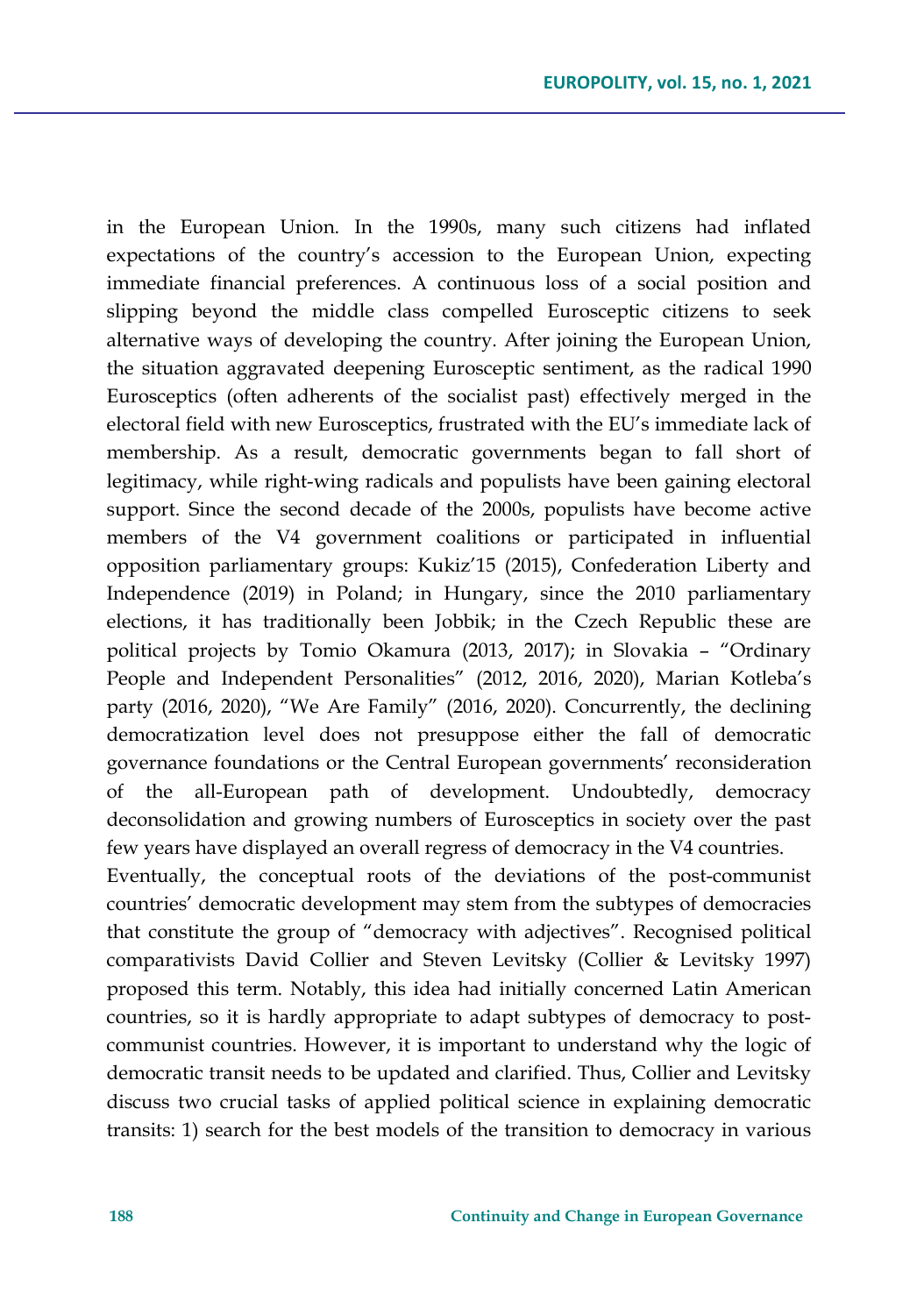regions of the world; 2) the problem of conceptual validity in the democratic transit analysis (Collier & Levitsky 1997, 430). The challenges transitologists faced in the early 1990s had hardly changed over the past 30 years. To a greater or lesser extent, each of the V4 countries exhibits "democracy with adjectives", forming a group of democratic political regimes based on post-communism. The amplitude of democratic fluctuations during and due to democratic transit in the V4 countries confirms the need to take into account a comparative empirical methodology.

## **4. V4 IN TRANSIT**

Amongst numerous empirical dimensions of transformations in the world, Nations in Transit by Freedom House stands out for its universality<sup>[1](#page-12-0)</sup>. There are several reasons for this, e.g., Nations in Transit adjusts exclusively to the countries of the former post-communist space. Secondly, the programme conducted several dozen annual surveys, confirming the likelihood of understanding the logic and dynamics of democratic transits. Ultimately, the monitoring chronology will cover the period of transformation from 1996 to 2020, embracing the most important events in the political life of the V4 systemic institutional changes in the 1990s, the peculiarities of Euro-Atlantic integration in the late 1990s – mid-2000s, a decade of EU membership, as well as the democratic deviations of recent years. To understand the perspective of modern transformations in the post-communist space, it is sufficient to read the overall thesis of the latest monitoring of Nations in Transit-2020: "Dropping the Democratic Facade in Europe and Eurasia" (Nations in Transit 2020). Undoubtedly, the conclusion about a significant democracy decline in most

<span id="page-12-0"></span><sup>1</sup> The methodological framework of the Nations in Transit indexing and the empirical advantages of the monitoring are explained in the methodological section.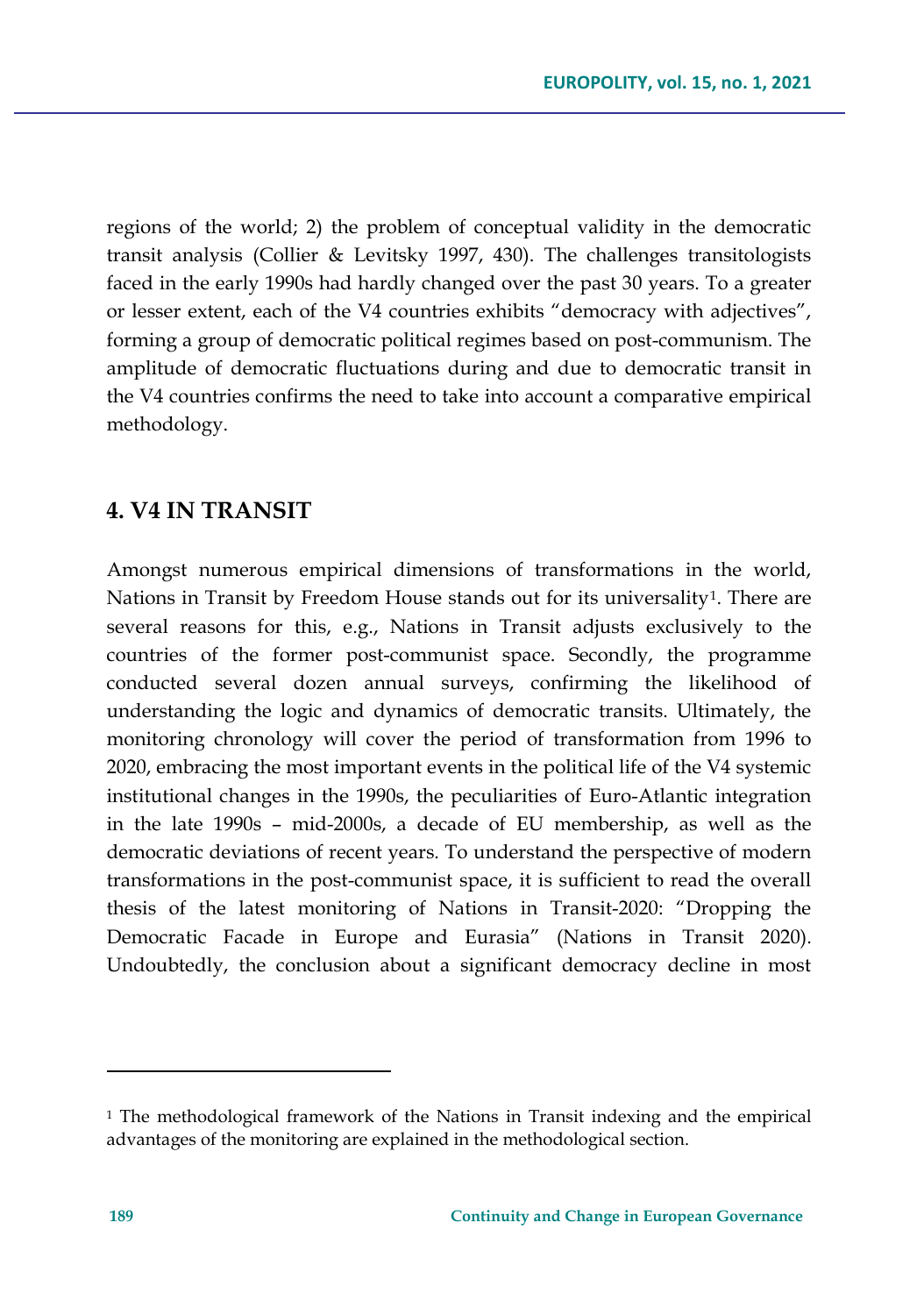transitive countries is the result of years of monitoring[1.](#page-13-0) Freedom House experts observe a continuous erosion of democratic institutions not only in the Central Asian post-Soviet countries but in relatively new EU members (for example, the V4) as well. Simultaneously, the first and second waves of the 2020 coronavirus pandemic also affected certain democratic procedures due to strict quarantine restrictions. We will contemplate the democratic development dynamics of the V4 countries during the democratic transit based on the Nations in Transit monitoring. It is worth mentioning that we are examining the period of transformation following the countries' accession to the European Union – from the first year of being an EU member (2005) to the most recent monitoring (2020)  $(Figure 1)<sup>2</sup>$ .

<span id="page-13-0"></span><sup>1</sup> Freedom House experts have been warning about democratic deviations for the past few years. In particular, the slogan of the Nations in Transit 2017 report was "The False Promise of Populism", and "Confronting Illiberalism" – in 2018.

<span id="page-13-1"></span><sup>2</sup> The matter is that the 1990s became a perfect example of post-communist transformation for all V4 countries with indispensable institutional reforms related to two factors: 1) a farewell to the communist past, 2) modernization to meet the demands of Euro-Atlantic integration. Three countries (Poland, Hungary, and the Czech Republic) proved more successful, whereas the Slovak Republic had to overcome the period of "Meciarism"(Leška 2013). One way or another, the most unpredictable trajectories of democratic development began only upon successful completion of Euro-Atlantic integration.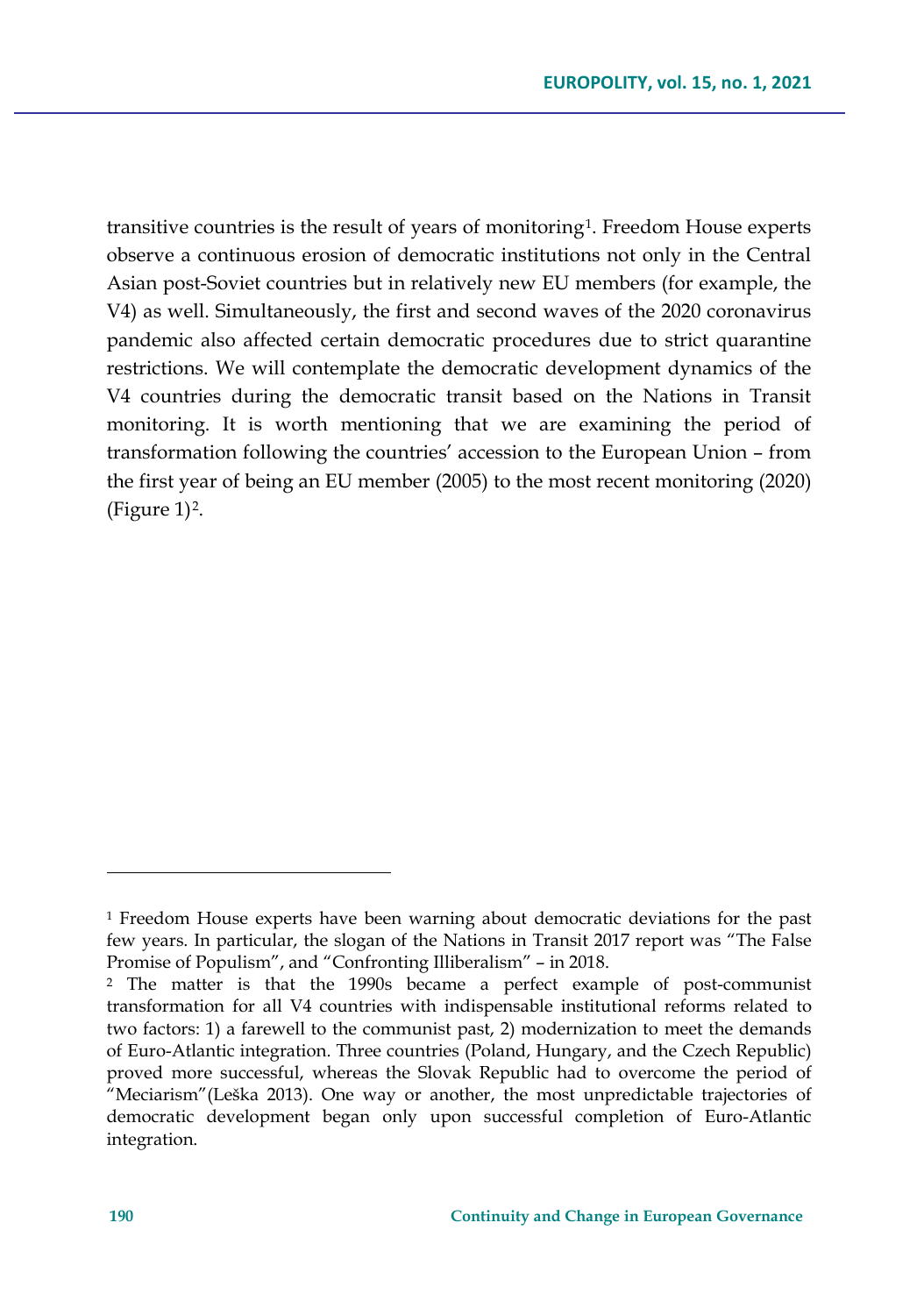

Nations in Transit (2005–2020)

*Source: Nations in Transit 2020*

The first overall conclusion from the general dynamics of the V4 countries' democratic development is that the democratic political regime remains the defining political reference point (Figure 2).

|                 | <b>Years</b>                    |                                                                                                             |      |      |      |      |      |      |      |  |  |                                                |  |  |  |  |
|-----------------|---------------------------------|-------------------------------------------------------------------------------------------------------------|------|------|------|------|------|------|------|--|--|------------------------------------------------|--|--|--|--|
|                 | 2005                            | 2006                                                                                                        | 2007 | 2008 | 2009 | 2010 | 2011 | 2012 | 2013 |  |  | 2014   2015   2016   2017   2018   2019   2020 |  |  |  |  |
| <b>Country</b>  | <b>Type of political regime</b> |                                                                                                             |      |      |      |      |      |      |      |  |  |                                                |  |  |  |  |
| Czech           |                                 |                                                                                                             |      |      |      |      |      |      |      |  |  |                                                |  |  |  |  |
| <b>Republic</b> |                                 |                                                                                                             |      |      |      |      |      |      |      |  |  |                                                |  |  |  |  |
| <b>Hungary</b>  |                                 |                                                                                                             |      |      |      |      |      |      |      |  |  |                                                |  |  |  |  |
| <b>Poland</b>   |                                 |                                                                                                             |      |      |      |      |      |      |      |  |  |                                                |  |  |  |  |
| <b>Slovak</b>   |                                 |                                                                                                             |      |      |      |      |      |      |      |  |  |                                                |  |  |  |  |
| <b>Republic</b> |                                 |                                                                                                             |      |      |      |      |      |      |      |  |  |                                                |  |  |  |  |
|                 |                                 | <b>Consolidated Democracy</b><br><b>Semi-Consolidated Democracy</b><br><b>Transitional or Hybrid Regime</b> |      |      |      |      |      |      |      |  |  |                                                |  |  |  |  |

**Figure 2.** Classification of the V4 Countries' Political Regimes based on Nations in Transit (2005–2020), *Source:Nations in Transit 2020*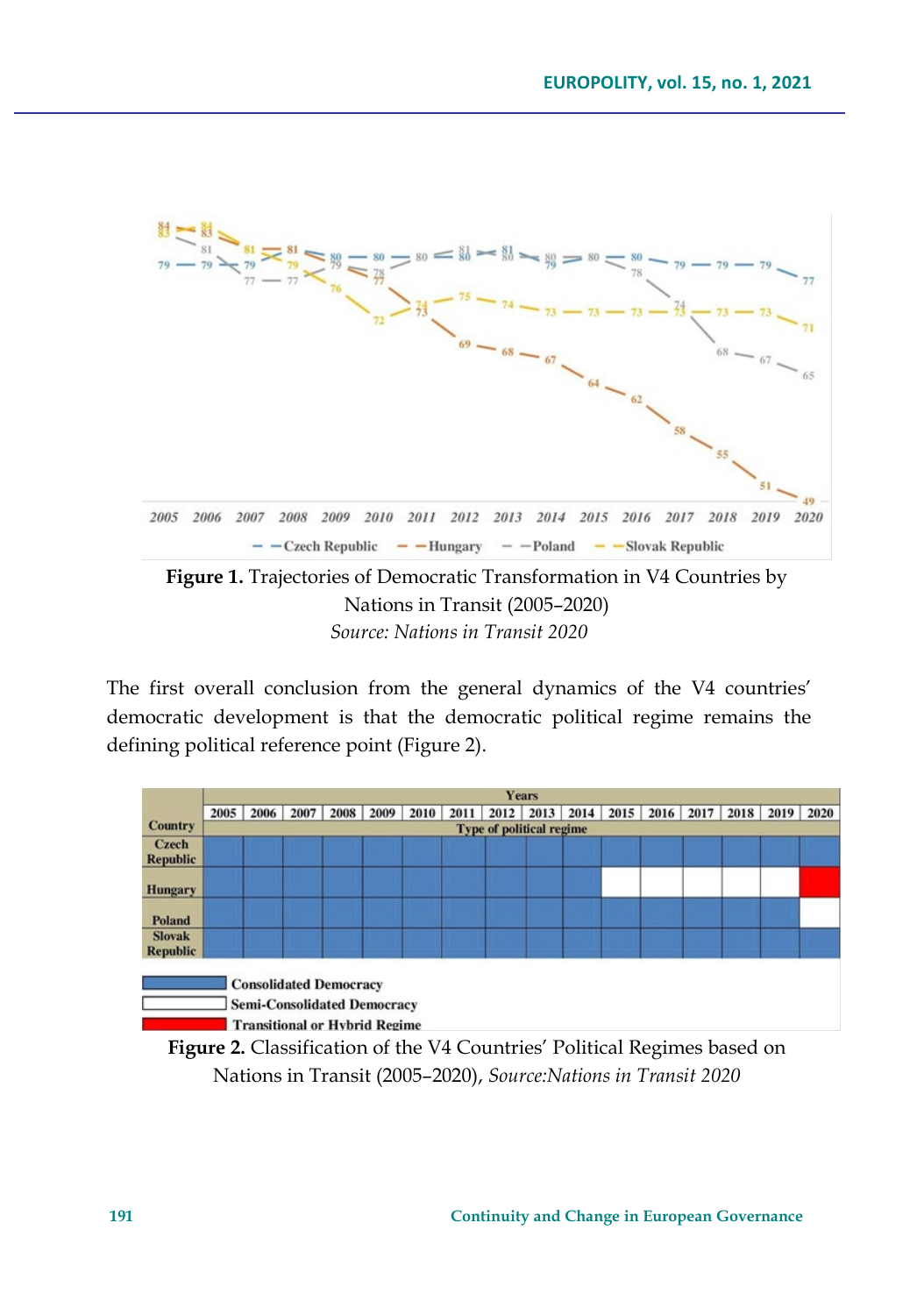The above graph outlines the monitoring of 2020, namely the significant democratic regress of Hungary and the first time for Poland to join the group of countries with semi-consolidated democracy. If we examine the types of political regime typical of each country, we can notice the following pattern: each of the countries balances between a group of consolidated and semiconsolidated democracies. For instance, neither the Czech Republic nor Slovakia has ever fallen beyond the group of consolidated democracies, displaying a fully operating democracy. Since 2015, Hungary has been descending closer to semiconsolidated democracies, but de jure, it remains a democratic country with some problems in the performance of a democratic regime. Against this background, Hungary's transition to hybrid regimes in 2020 is more of a political deviation. On the other hand, the previous five years of monitoring (2015–2019) classified Hungary as explicit democratic regression, which eventually became a reality. Thus, currently, Hungary does not belong to the group of democratic countries[1](#page-15-0).

Further on, we will attempt to elucidate the trajectories of democratic development on the example of each country V4[2.](#page-15-1)

### 4.1 The Czech Republic: nearly perfect transit trajectory.

The country remains the most democratically steady among the V4 countries and one of the leaders in the democratic development among post-socialist and post-Soviet countries. The average score of the country's democratization is 79%. The lowest score of democratization was 77% in 2020, whereas the highest was 81% in 2018, 2012 and 2013. That is the difference in democratization scores

<span id="page-15-0"></span><sup>1</sup>The group of countries with "Transitional or Hybrid Regime" also includes Ukraine, Moldova, Armenia, Serbia, Bosnia and Herzegovina, Montenegro, Kosovo, North Macedonia, Albania.

<span id="page-15-1"></span><sup>2</sup> We deliberately do not detail the features of the socio-political development of countries that have primarily influenced the dynamics of democracy, as this can be found in the annual reports of Nations in Transit 2005 – 2020.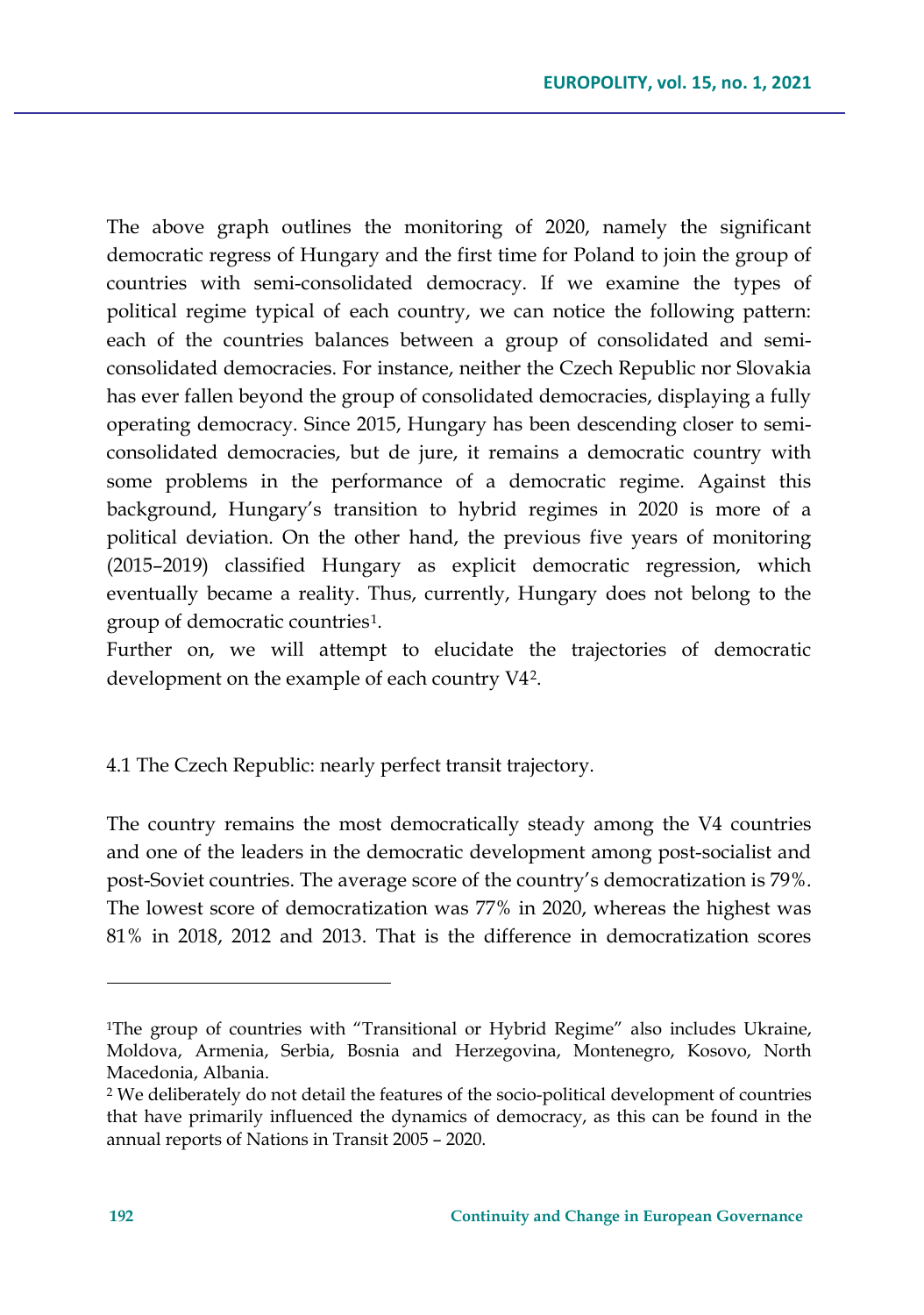estimates only 4%, confirming the stability of the democratic regime against the background of the political elites' and society's reluctance to search for alternative undemocratic development. The Czech Republic has exhibited exemplary democratic transformation, so we can state that the current democratic shortcomings result more from political populism (Prime Minister Andrej Babiš and President Miloš Zeman) than the institutional crisis of the Czech democracy model and the increasing level of Euroscepticism in Czech society. After all, according to the latest data, a little more than half of Czechs express their distrust of the European Union (Standard Eurobarometer 93 2020).

#### 4.2. Hungary: hybridity as an alternative to democracy

Hungary is the complete opposite of the Czech Republic in terms of democratic development. Paradoxically, Hungarian democracy never recorded an increase between 2005 and 2020, constantly declining. The average score of the country's democratization is 68%, but, in practice, it does not reflect much, as the general democratic regress trend is noticeable. The lowest score of democracy is 2020, when, having overcome the psychological democracy limit of 49%, Hungary nearly withdrew from the group of democracies. The best result of 84% was in 2005. The difference in democracy scores estimates 35%, this fact pointing at either a systemic political crisis in the country or a general departure from the democratic principles of the country organization and overall radicalization of society. With the democracy decline being gradual and the democracy rate deteriorating by several per cent each year, it is worth discussing a certain failure in the performance of the democratic mechanism. At the same time, from 2005 to 2009, Hungary experienced a weak democratic decline with a 1–2%drop in the democracy scores. The greatest democratic regress coincides with (or is caused by) the beginning of one of the three terms of Prime Minister Viktor Orban. In the decade of Victor Orban's presidency, on a national populist basis, "Orbanism" emerges as a specific government with authoritarian attributes (Krzyzanowski&Wodak 2017). It is a broad-context political construct that excludes consensus in the state decision-making (e.g., the FIDESZ's initiative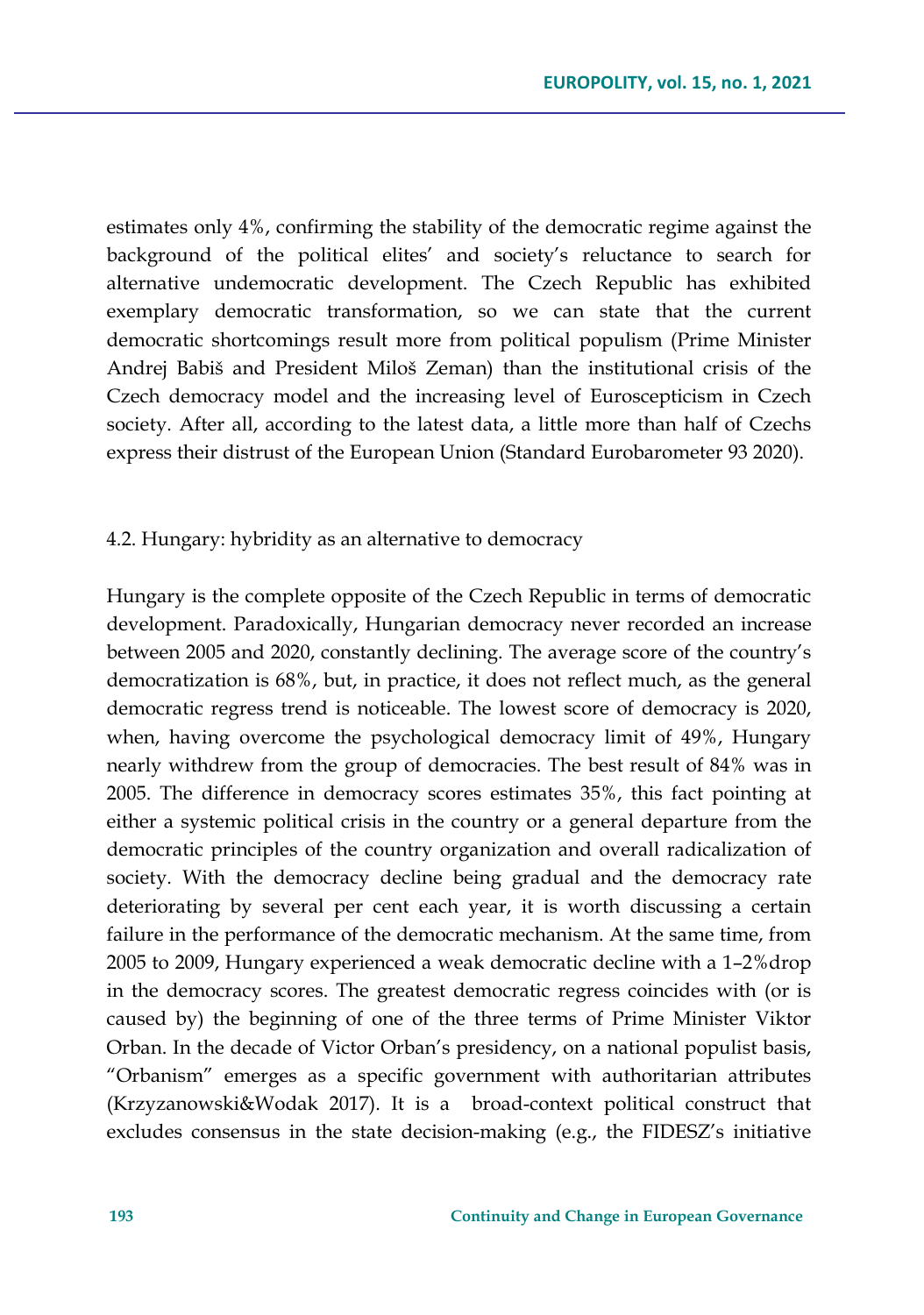and the subsequent approval of the new Constitution in 2011 without the required political and public consultations), change of the overall democratic rules of the game (adoption of the parliamentary election legislation, favourable for the ruling FIDESZ in 2012), creation of a broad political platform of political allies, committed to a conservative (Christian Democratic People's Party) or radical right-wing ideology (Jobbik), reacting to opposition media or grant funds (eg Ökotárs Foundation, EKINT Institute for Politics), or higher education institutions (Central European University), anti-Soros strategy and policy of Euroscepticism, supported by anti-immigrant rhetoric and traditional nationalist appeals. The Nations in Transit findings and the events in Hungary in the last decade display that the Hungary in its current status of an undemocratic country is not an exception but rather a regularity.

#### 4.3. Poland: Conservatism and Populism as Factors Leading to Authoritarianism

It is the country with successfully completed democratic transit, but, like most post-socialist countries, it experienced various problems with democracy in different segments of politics and society. The average democratization score is 76%. The lowest democratization scores of 65% occurred in 2020, whereas the highest was 83% in 2005. The difference estimates 18%, indicating, on the one hand, that the country experiences certain problems with a democratic regime, but, on the other hand, these problems are not related to the general crisis of democracy as a decision-making system in the country. The situation with Poland is quite ambiguous because, in 2016, democratic indicators began to deteriorate. It is during 2016–2020 that Poland noticeably regressed and joined the group of "semi-democratic countries". Given the insignificant democratic deviations in Poland, we can attribute the mini-crisis of democracy not to the institutional problems of democracy, but rather to the conservative "content" of the Polish political system. Since 2015, the Conservatives of "Law and Justice"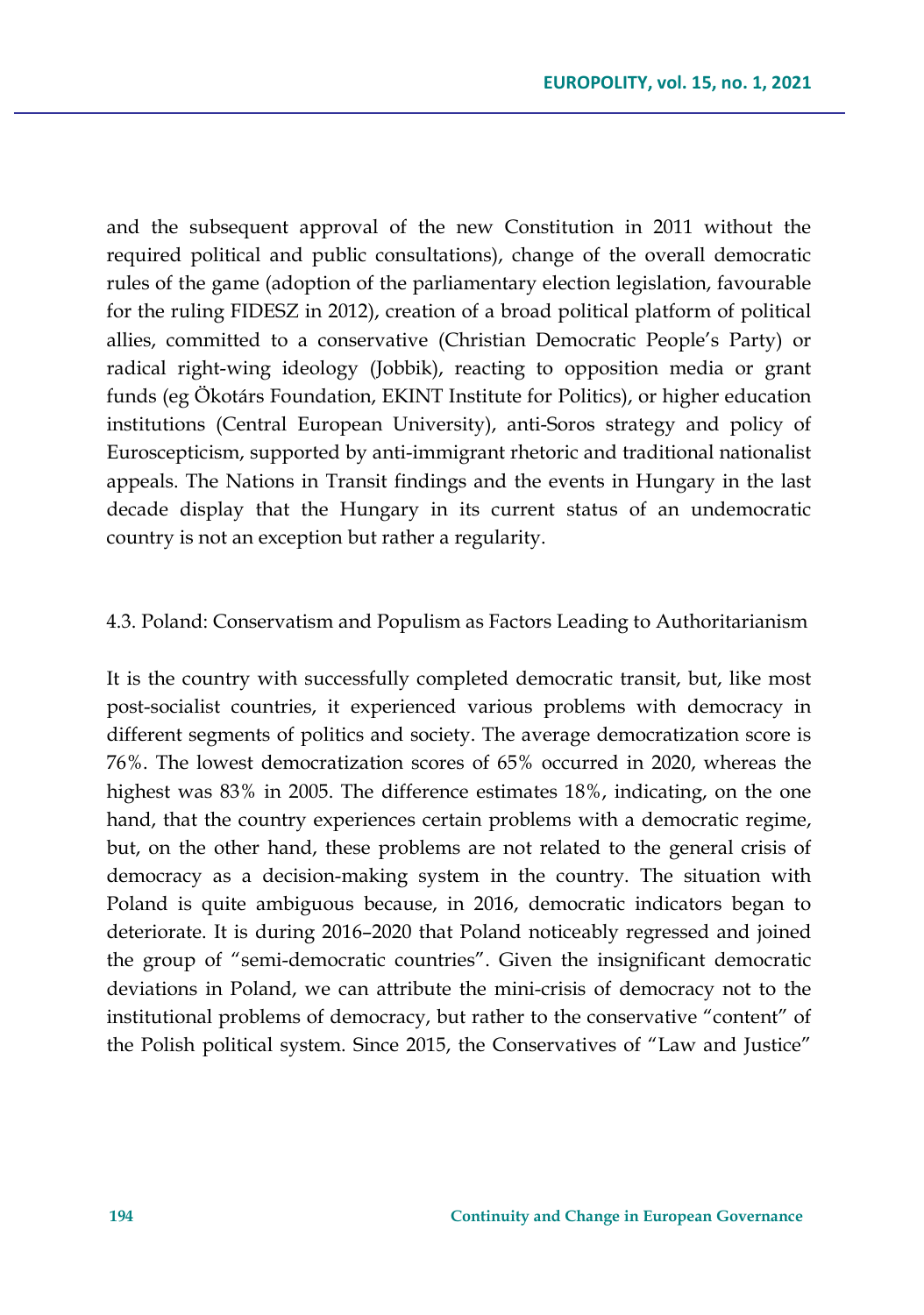have headed both the legislative and executive branches of government<sup>1</sup>. In terms of a single political actor's dominance in the political system ("Law and Justice"), Poland is quite similar to modern Hungary, dominated by FIDESZ. At the same time, there are many differences as well, e.g., in 2019, "Law and Justice" loses in the upper house of the Senate, giving way to the opposition Civic Platform and a group of independent candidates (Krajowe Biuro Wyborcze 2019). In the second round of the latest presidential election in 2020, a conservative Andrzej Duda overtook the Civic Platform representative by only 2.06% (Krajowe Biuro Wyborcze 2020). Therefore, Poland maintained one of the most important principles of democratic governance, namely political competition at the highest levels of government. On the other hand, the parliamentary mono-majority of conservatives "Law and Justice" generates numerous actions, incompatible with liberal democracy: a controversial judicial reform criticized within the European Union, advocating traditional values for Polish society and cultivating Euroscepticism as an efficient tool to win the electorate. Most importantly, Poland's transition to semi-consolidated democracies should not mark the way to the end of the Polish consolidated democracy model.

### 4.4. Slovakia: Political Crisis and Populism

This is a V4 country that has followed its own peculiar democratic development trajectory, which is neither steady (a Czech version), nor declining (Hungarian and Polish versions). The average democratization score is 75%. The lowest democratization threshold of 71% was recorded in 2020, the highest – in 2006

<span id="page-18-0"></span><sup>1</sup> So far, upon the 2019 parliamentary elections, the situation has hardly changed, as "Law and Justice" won 235 seats out of 460 seats in the Sejm (Krajowe Biuro Wyborcze 2019); a coalition formed around "Law and Justice", and one of their political leaders, Mateusz Morawiecki, resumed the powers of the head of government. In 2020, the delegate from "Law and Justice" Andrzej Duda was elected for a second term (Krajowe Biuro Wyborcze 2020).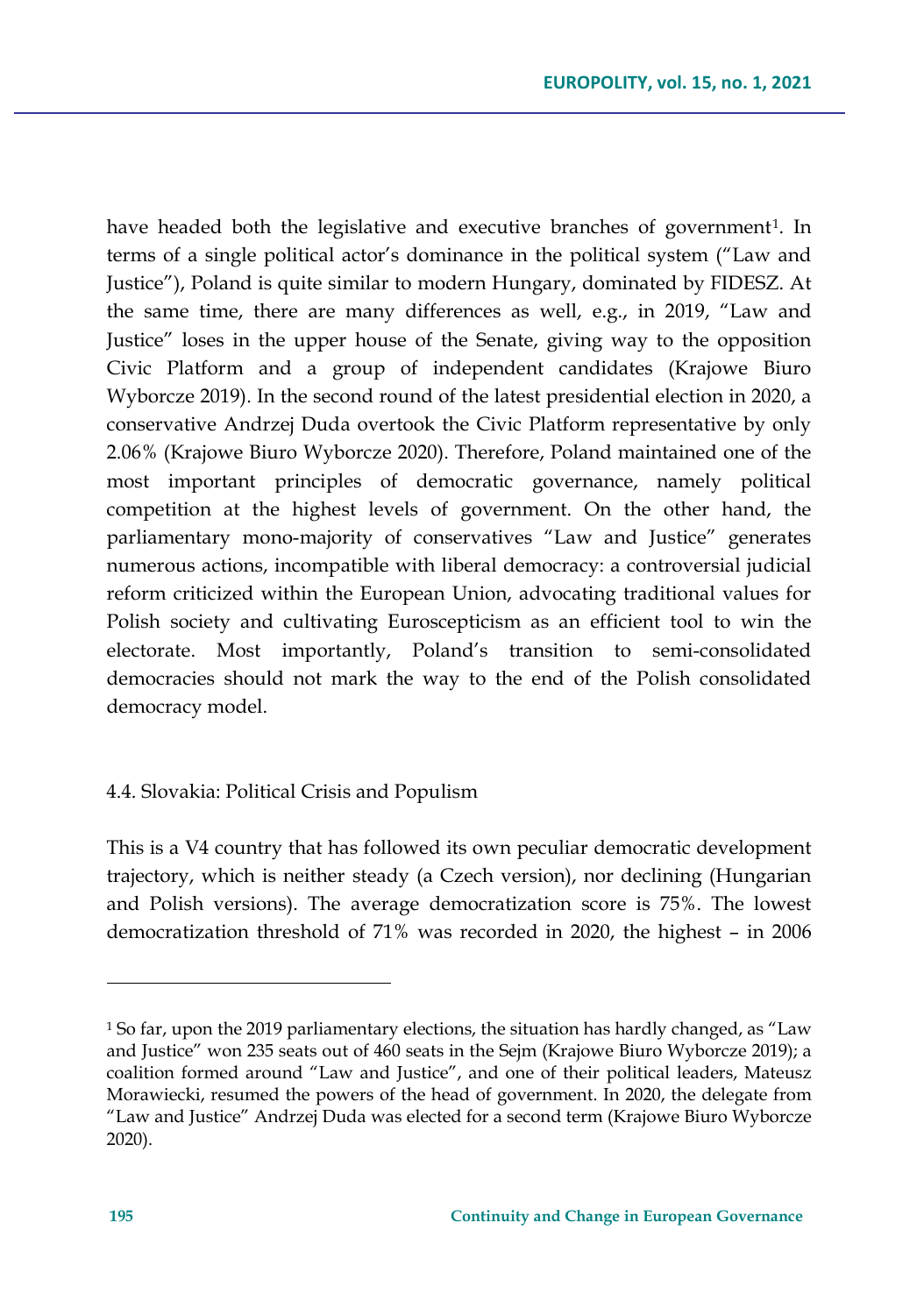(84%). The difference in democratization scores estimates 13%, indicating the steady democratic development of the country, with possible governmental or political crises, but without the "crisis of democracy". The democratic development of Slovakia over the last [1](#page-19-0)6 years has occurred in waves<sup>1</sup>, thus we may highlight two regularities: 1) the decline of democracy (2005–2009), and 2) the rise of democracy (2010–2019)[2](#page-19-1). The democracy decline coincides with the first cadence of Prime Minister Robert Fico and the dominance of SMER-SD in the parliamentary and political system. For the modern Slovak Republic, the figure of Fico is highly ambiguous. Having been prime minister three times, he was repeatedly accused of political corruption and authoritarian leadership inclinations (Kern 2019). Against the same "anti-Fico" political background in 2020, quite a poly-ideological force led by the odious Igor Matovič came to power. Personally, Matovič was unable to lead the country out of the deep political crisis that began with the assassination of journalist Ján Kuciak in early 2018 (Cuprik, Kapitán& Filo 2018), holding the post of Prime Minister for a little over a year. Therefore, we cannot classify Robert Fico's presidency as more resembling "Orbanism" or rather the political ambitions of Polish conservatives. Eventually, neither Fico nor his close party circle from SMER-SD seriously threatened the democratic principles by changing the Constitution or the electoral system or by implementing a controversial judicial reform. At the same time, Fico's rule was marked by several political scandals and a high level of social populism. These factors have hardly contributed to the full operation of liberal democracy.

<span id="page-19-0"></span><sup>1</sup>We cannot avoid analogies with Samuel Huntington's waves of democratization (Huntington 1991).

<span id="page-19-1"></span><sup>2</sup>We do not mention the last monitoring in 2020 because this year displayed the largest democratic regress, which is still hard to explain. It is supposed to indicate the beginning of a downward wave, but findings for only one year cannot either confirm or refute a particular trend.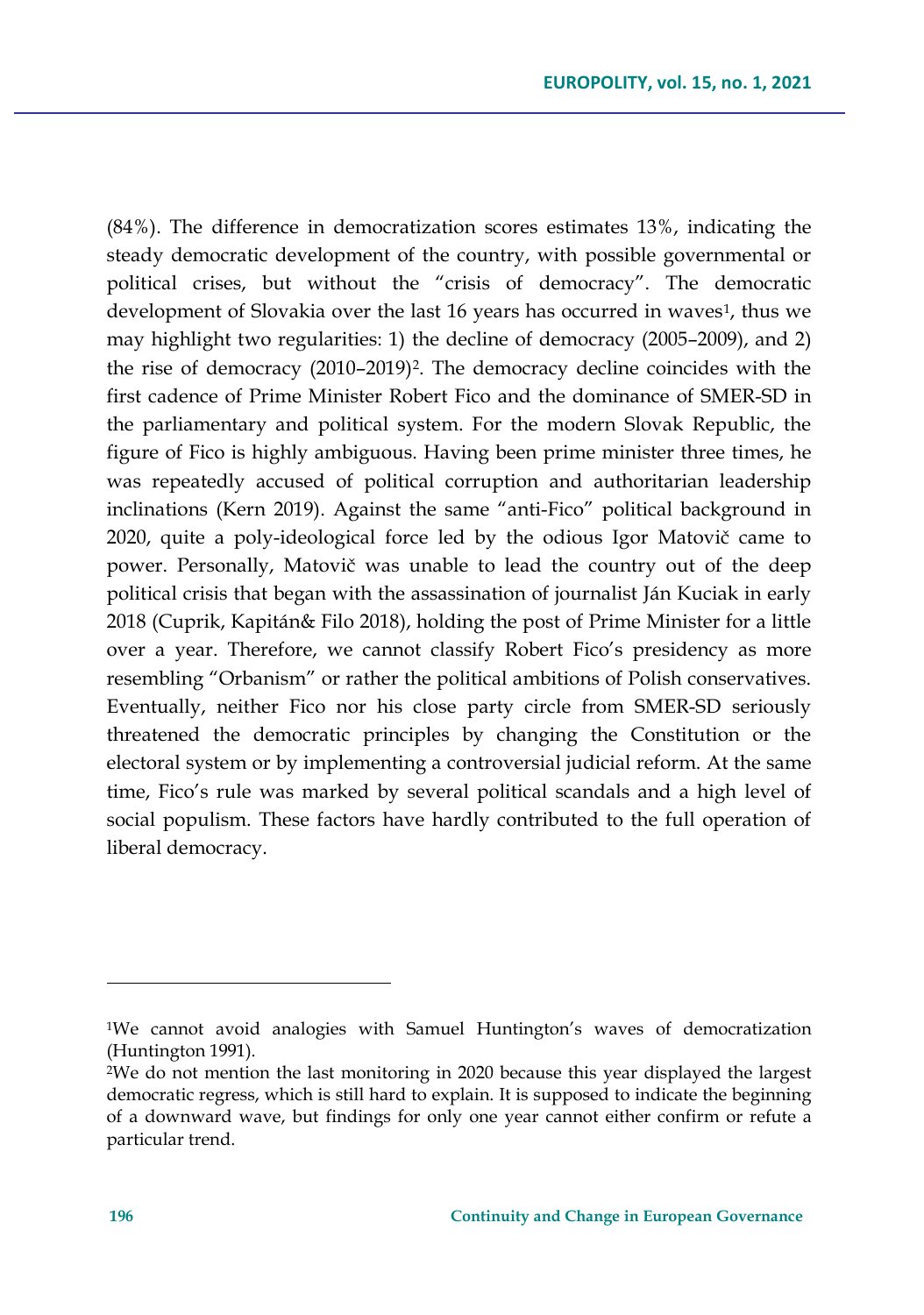# **5. CORRUPTION AS A CONSTANT ATTENDANT OF POST-SOCIALIST TRANSITS**

In the light of certain indicators of the democracy index, it is worth mentioning that a high level of corruption has remained an urgent problem for all V4 countries. The practice of post-socialist transformations shows that the prevention or effective fight against corruption frequently directly leads to a consolidated democracy (e.g., Estonia, Latvia). Conversely, post-socialist countries with a high level of corruption often change the vector of development towards oligarchy and hybrid regimes (e.g., Ukraine, Serbia, Moldova). It presupposes that corruption is a long-term phenomenon, requiring not only institutional reforms (adoption of anti-corruption legislation, creation of a network of anti-corruption bodies, etc.) but also a transparent anti-corruption policy of the country's leaders. Of all the indicators of the overall democracy scores, the level of corruption remained the most critical for all Central European countries. In fact, it is the most "undemocratic indicator of democracy" in the former post-socialist countries. The situation barely changed even after the countries joined the European Union. The amplitude of fluctuations with the corruption level indicator for the period 2005–2010 being insignificant, we will determine the average score of corruption for each country.

In the *Czech Republic*, the average corruption scores for the past 16 years was 4.59. Even though the Czech Republic has not changed its status as a country with a consolidated democracy regime, the country has never met the index of consolidated democracy in terms of corruption. The situation with corruption in *Hungary* needs a deeper insight, as the dynamics of the corruption score are quite noticeable. The average corruption score is 4.28, classifying Hungary as a country with the corruption level matching the score of a semi-consolidated democracy. However, this is the case when the average score does not reflect an objective situation. The main pattern of the Hungarian corruption score is its declining nature over the last 16 years. Moreover, the corruption situation never improved, remaining unchanged at best. In the period 2005–2010, Hungary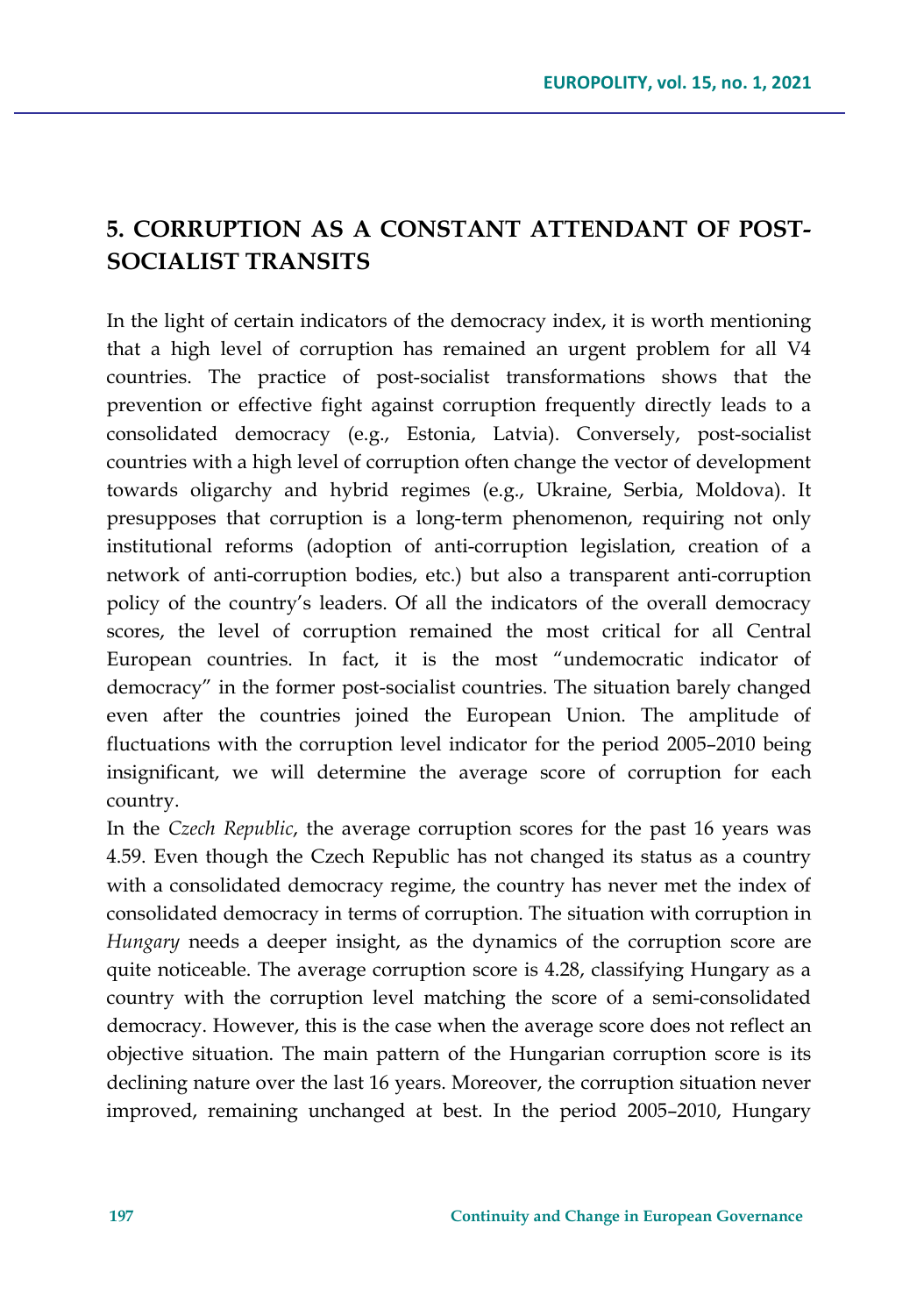belonged to one of the following three groups of countries in terms of corruption: consolidated democracy (2005), semi-consolidated democracy (2006– 2015), and hybrid regime (2016–2020[1](#page-21-0)). Hungary received the status of a hybrid regime country only in 2020, although the level of corruption has matched this status even earlier, since 2016. *Poland* has shown a steady corruption level with an average score of 4.68. In the last 16 years, Poland has never been in a group of countries with a consolidated democracy in terms of corruption. The country secured itself a position in the group of semi-consolidated democracies, yet demonstrating the worst score of 4.25 in 2019 and 2020. At such a pace, the level of corruption in the country is likely to correspond to the hybrid regime.

In *Slovakia*, corruption score also remains one of the most problematic issues. The average corruption score is 4.46, which is typical of a country with a semiconsolidated democracy. The Slovak Republic has never been in the group of consolidated democracies in terms of corruption, nearly approaching this score in 2005 and 2006 (5.00), and digressing from it from 2013 to 2020 (4.25).

Ultimately, in the light of Nations in Transit monitoring, it is worth outlining a threatening trend in the V4 countries, which directly concerns democracy prospects. In 2020, all countries showed the worst democratization score over the past 15 years of monitoring. However, one-year monitoring can hardly become a trend, and only further monitoring will determine whether 2020 was a deviation from the democratic development or a pattern of democratic regression for Central European countries.

## **6.CONCLUSIONS**

The likelihood of democratic regress remains a crucial issue in the V4 countries' transformation. It is apparent that due to the latest trends in political life, the

<span id="page-21-0"></span><sup>&</sup>lt;sup>1</sup>In 2020, Hungary received the lowest corruption score in the group of countries with a hybrid regime (3.00). A minimal deterioration of the situation will lead to the country's joining the group with a semi-consolidated authoritarian regime (rating scale 2.01 – 3.00) in terms of corruption.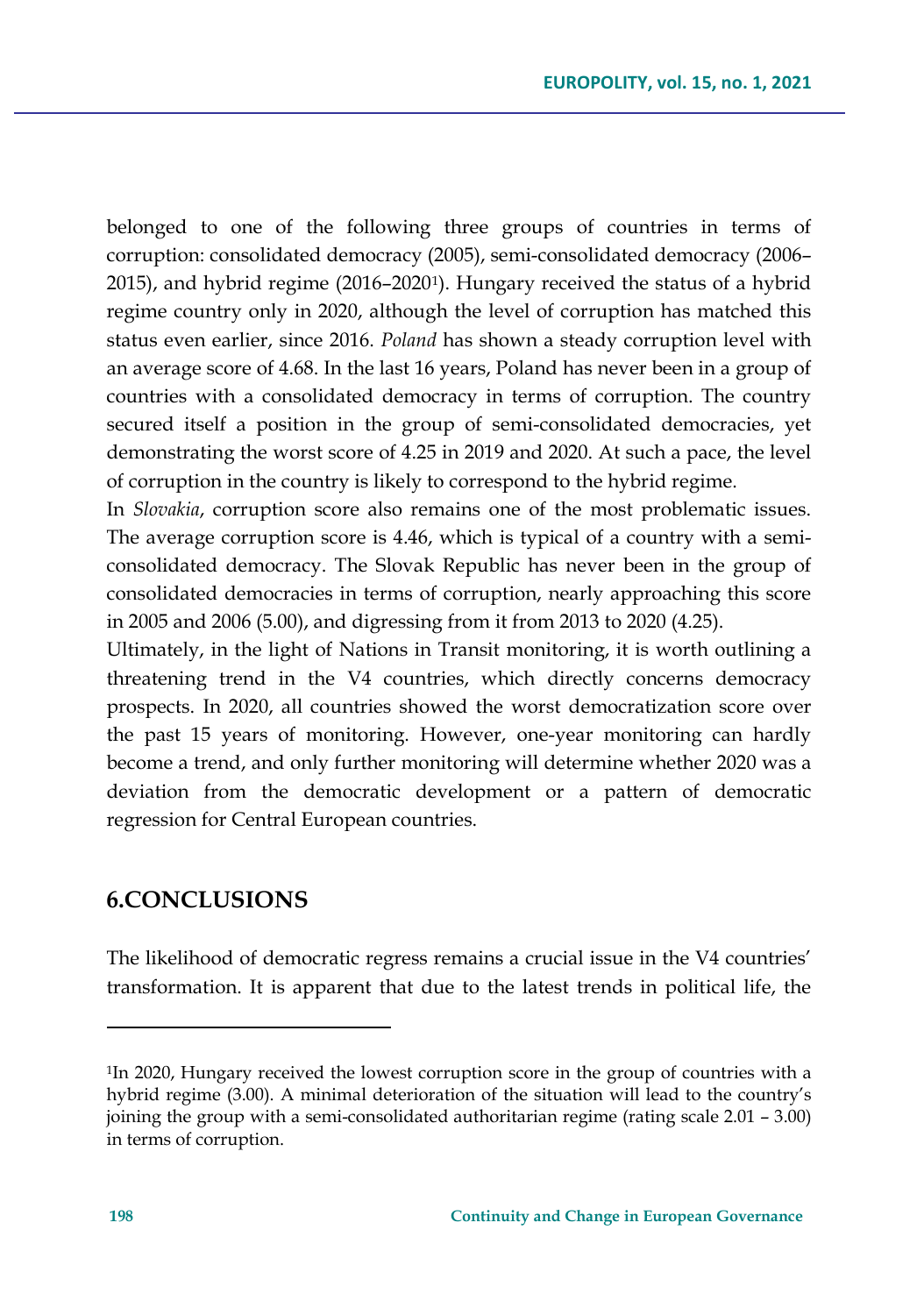countries are currently experiencing a democratic decline. The latest monitoring of countries in 2020 reflects systemic problems of democracy in Central European countries.

We can outline several aspects of the democratic decline in Central European countries.

*Firstly*, one of the arguments in favour of the undemocratic prospects in Central European countries is the strong influence of conservatives and populists. In all V4 countries, those political forces, having aggravated the regression of democratic development, have remained in power (the Czech Republic – Prime Minister Andrej Babiš and ANO 2011, and President Miloš Zeman; Hungary – Prime Minister Viktor Orban and FIDESZ, Poland – Prime Minister Mateusz Morawiecki and "Law and Justice"; Slovak Republic – Prime Minister Eduard Heger and OĽaNO). Unless there are serious political crises, each of these political forces will control the government for most of the term (in the Slovak Republic until 2024, in Poland until 2023, in Hungary until 2022), except for the steadiest Czech Republic, where elections will be held in October 2021. The conservative or populist component of Central European governments is unlikely to cease playing a vital role. On the other hand, a vast amount of populism in Central European governments destabilizes the political system and polarizes society. Such governments are often unsteady, especially if they arise due to a political crisis. The recent government crisis in Slovakia, leading to the resignation of Igor Matovič as Prime Minister, serves as proof. Although the ruling coalition has preserved, its current capacity and future are questionable.

*Secondly*, it is necessary to discuss the tense relations of the European Union with Hungary and Poland. A political confrontation between the conservative government of Victor Orban and Brussels has a long history. Relations between the European Union and the conservative Polish government led by "Law and Justice" have also remained strained. However, Eurosceptic rhetoric gradually transforms into practical action. Thus, after FIDESZ left the European People's Party in the European Parliament, Orban initiated a new anti-systemic rightwing Eurosceptic movement in Europe in March 2021(DW.com 2019). It is likely the largest hard Eurosceptic formation based on the right ideology, which can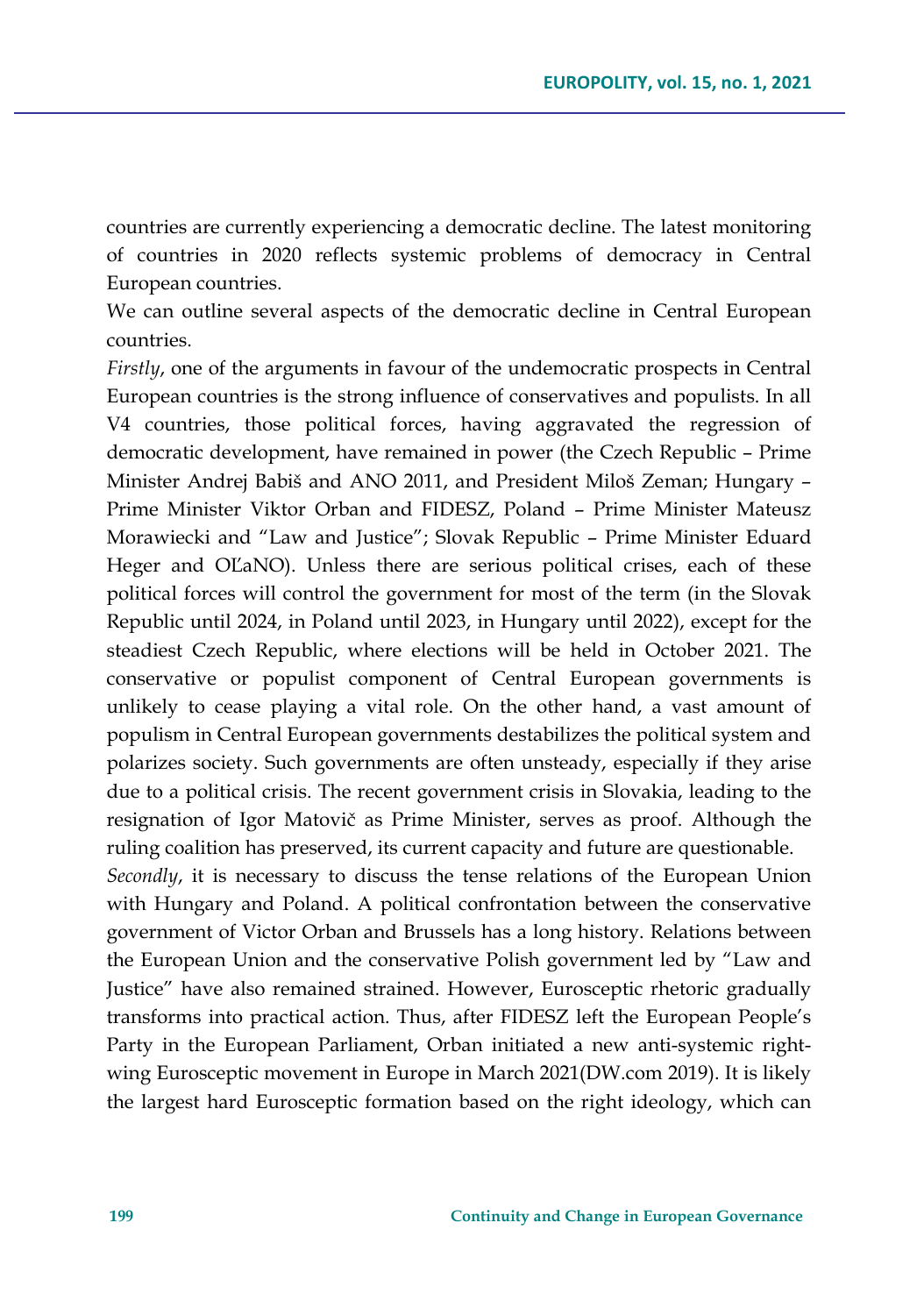unite both traditional conservatives (FIDESZ and "Law and Justice") and rightwing radical politicians (Northern League and Brothers of Italy).

*Thirdly*, Euroscepticism, associated with declining public confidence in European democratic institutions, is noticeable not only at the political level but also in the societies of the V4 countries. Thus, according to the Eurobarometer in 2020 (Standard Eurobarometer 932020), a strong group of Eurosceptics has formed in each country, causing an ambiguous situation. For instance, the largest number of Eurosceptics is concentrated in the Czech Republic (56% of citizens do not trust the European Union) that is invariably classified as a consolidated democracy. Another consolidated democracy is Slovakia (about half of citizens distrust the European Union – 46%). Conversely, in the V4 countries with negative democratic fluctuations, there are fewer Eurosceptics. In Hungary, slightly more than a half of citizens trusts the European Union (53%), while 40% of Hungarians have a sceptical view of European structures. In general, Poland is one of the five countries with the highest number of Eurooptimists. In Poland, 56% of citizens support the European Union, and only a third (32%) distrust the European Union.

Thus, the democratic decline is peculiar for all V4 countries, yet each of them displays different features and manifestations of this phenomenon. The 2020 showed that the countries are at a crossroads between the Central European model of consolidated democracy, having facilitated their collective accession to the European Union, and newer forms of Eurosceptic and conservative democracy. All the countries have significantly deteriorated their democratic performance, but the crisis of democratic institutions is an inherent factor in modern Hungary. In Poland, the elements of the conservative policy are beginning to prevail over democratic consensus, thus bringing the country closer to single-party leadership. Slovakia suffers from political crises that are not the crisis of democratic values, but that of political leaders. The Czech Republic remains the most democratically steady, only slightly suffering from populism and Euroscepticism. Unless the V4 countries' governments take further steps and society fragmentation centres on European identities, we will not be able to confirm or refute the regularity of the ongoing democracy erosion.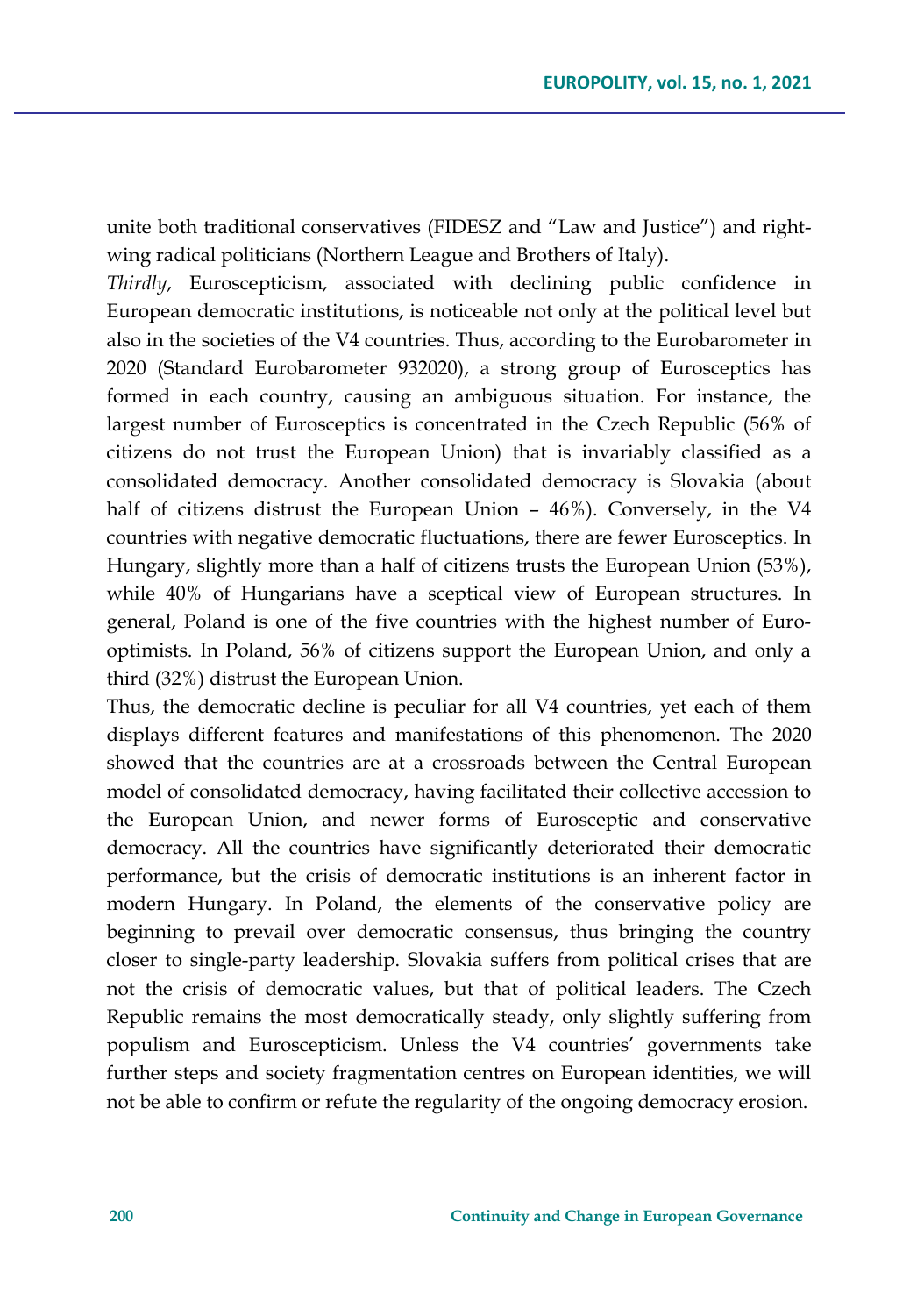## **REFERENCES**

- Ágh, Attila. 2014. "Decline of Democracy in East-Central Europe: The Last Decade as the Lost Decade in the ECE Democratization". *Journal of Comparative Politics*. 7, no. 2: 4-33.
- Carothers, Thomas. 2002. "The End of the Transition Paradigm". *Journal of Democracy*. 13, no 1: 5-21.
- Collier, David, and Levitsky, Steven. 1997. "Democracy with Adjectives: Conceptual Innovation in Comparative Research". *World Politics*. 49, no. 3: 430-451.
- Cuprik, Roman, Kapitán, Peter, and Filo, Jakub. Investigatívneho reportéra Jána Kuciaka zavraždili, zrejme v súvislosti s jeho prácou. *SME.sk*. 26. feb. 2018. https://domov.sme.sk/c/20768704/reportera-jana-kuciak-zavrazdiliv-jeho-dome.html.
- Diamond, Larry, Fukuyama, Fransis, Horowitz, Donald L., & Plattner, Mark, F. 2014. "Reconsidering the Transition Paradigm". *Journal of Democracy*. 25, no 1: 86-100.
- Foa, Roberto, and Mounk, Yascha. 2017. "The Signs of Deconsolidation". Journal of Democracy. 28, no 1, 5-15.
- Haerpfer, Christian. 2001. "Novy`j indeks demokratii. Demokratizacziya obshhestvennosti v pyatnadczati gosudarstvakh Evropy` (1991–1998)", *Socziologiya: teoriya, metody`, marketing,* no 3: 123-150. https://core.ac.uk/download/pdf/38413263.pdf.
- Hungary's Orban Teams up with Nationalists in Italy, Poland. *DW.com*. March 19, 2021. https://www.dw.com/en/hungarys-orban-teams-up-withnationalists-in-italy-poland/a-56924524.
- Huntington, Samuel. 1991. Democracy's Third Wave. *Journal of Democracy*. 2, issue 2: 12-34.
- Kalmar, Ivan. 2018. "The battlefield is in Brussels": Islamophobia in the Visegrád Four in its global context", *Patterns of Prejudice*. 52, no 5: 406-419.
- Kern, Miro. Vypočujte si Gorilu: Fico s Haščákom pri Coca-Cole preberal mecenášov Smeru. *Denník N–Nezávislý denník*. 16. okt. 2019. https://dennikn.sk/1619798/vypocujte-si-gorilu-fico-s-hascakom-pri-cocacole-preberal-mecenasov-smeru-jeho-tajomnik-zhanal-peniaze-pre-smer/.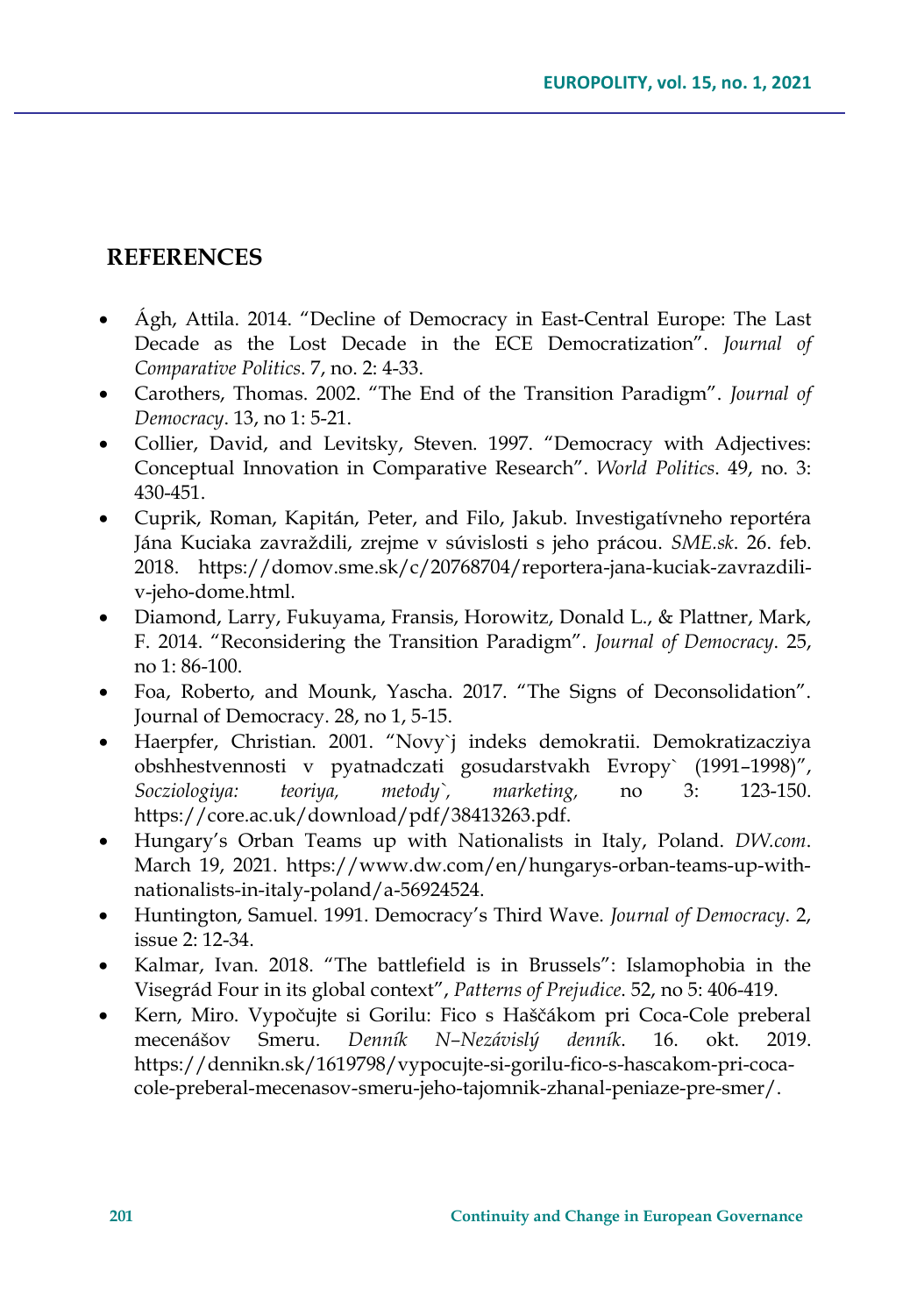- Krzyzanowski, Michal, and Wodak, Ruth. 2017. "Right-Wing Populism in Europe & USA. Contesting Politics & Discourse beyond 'Orbanism' and 'Trumpism'". *Special issue of Journal of Language and Politics*. 16, no 4.
- Lane, David. 2007. "Post-Communist States and the European Union", *Journal of Communist Studies and Transition Politics*. 23, no 4: 461-477.
- Leška D. "Hlavné etapy formovania systému politických strán na Slovensku po roku 1989". *Sociológia*. 45, issue 1: 71-88.
- Linz, Juan, and Stepan, Alfred. 1996. "Toward Consolidated Democracies". *Journal of Democracy*. 7, april. 14-33.
- Martinkovič, Marcel. 2021. *Coalition Governments and Development of the Party System in Slovakia*. Frankfurt am Main: Peter Lang GmbH.
- Morris, Edwin, K. 2019. "Inversion, Paradox, and Liberal Disintegration: Towards a Conceptual Framework of Trumpism". *New Political Science*, 41, no 1: 17-35.
- Nations in Transit 2020. Dropping the Democratic Façade. *Freedom House*. https://freedomhouse.org/report/nations-transit/2020/droppingdemocratic-facade.
- Nations in Transit. Latest Edition: Nations in Transit 2020. *Freedom House*. https://freedomhouse.org/report/nations-transit.
- Opinion on Amendments to the Act of 25 June 2015 on the Constitutional Tribunal of Poland. European Commission for Democracy Through Law. Adopted by the Venice Commission at its 106th Plenary Session. Strasbourg, 11 March 2016. https://www.venice.coe.int/webforms/documents/default.aspx?pdffile=C DL-AD(2016)001-e.
- Opinion on the New Constitution of Hungary. European Commission for Democracy Through Law. Adopted by the Venice Commission at its 87th Plenary Session (Venice, 17-18 June 2011). Strasbourg, 20 June 2011. https://www.venice.coe.int/webforms/documents/default.aspx?pdffile=C DL-AD(2011)016-e.
- Rovny, Jan. 2004. "Conceptualising Party-based Euroscepticism: Magnitude and Motivations", *Collegium*, no 29: 31-47.
- Schmitter, Philippe. 1994. "Dangers and Dilemmas of Democracy". *Journal of Democracy*. 5, no 2: 57-74.
- Standard Eurobarometer 93. Summer 2020. Public opinion in the European Union. EU Open Data Portal. 55 p. https://data.europa.eu/euodp/en/data/dataset/S2262\_93\_1\_93\_1\_ENG.